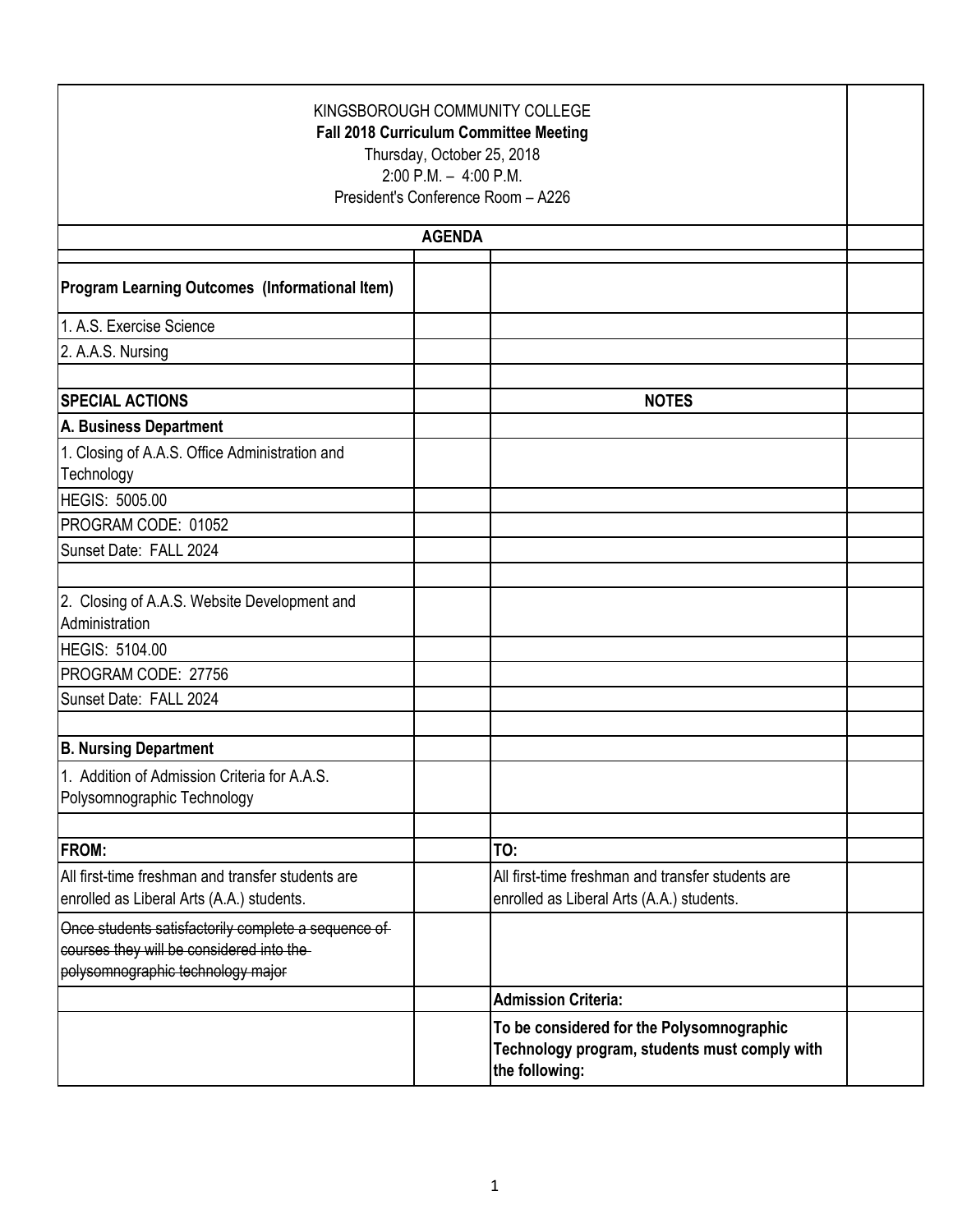|                                                                                                                                                                                          | 1. Pass the CUNY Assessment Tests in Reading,<br>Writing, and Math or satisfy all requirements for<br>existing developmental coursework.                                              |  |
|------------------------------------------------------------------------------------------------------------------------------------------------------------------------------------------|---------------------------------------------------------------------------------------------------------------------------------------------------------------------------------------|--|
|                                                                                                                                                                                          | 2. Students must complete BIO 1100, MAT 900, and<br>PSG 100 with a minimum grade of "C"                                                                                               |  |
|                                                                                                                                                                                          | 3. Formal interview with the Program Director                                                                                                                                         |  |
| 2. Change in Retention Criteria for A.A.S.<br>Polysomnographic Technology                                                                                                                |                                                                                                                                                                                       |  |
| <b>IFROM:</b>                                                                                                                                                                            | TO:                                                                                                                                                                                   |  |
| <b>Retention Criteria</b>                                                                                                                                                                | <b>Retention Criteria</b>                                                                                                                                                             |  |
| Criteria for retention in the Polysomnographic<br>Technology Program mandates that students:                                                                                             | Criteria for retention in the Polysomnographic<br>Technology Program mandates that students:                                                                                          |  |
| 1. Receive no more than two grades below "C" in any of<br>the general education Prerequisite courses.                                                                                    |                                                                                                                                                                                       |  |
| 1. 2. Earn a minimum of "C" in all Polysomnographic<br>Technology (PSG) courses.                                                                                                         | 1. Earn a minimum of a "C" grade in all required<br>courses (both PSG and general education)                                                                                          |  |
| 2.–3 Earning less than a "C" grade in a PSG course may<br>repeat the course ONE TIME (subject to space<br>availability) and must earn at least a grade of "C" in the<br>repeated course. | 2. Earning less than a "C" grade in any course, may<br>repeat the course ONE TIME (subject to space<br>availability) and must earn at least a grade of "C" in the<br>repeated course. |  |
| 3.4. Earning a grade of less than "C" in any repeated<br><b>IPSG</b> course will be dismissed from the<br>Polysomnographic Technology Program.                                           | 3. Earning a grade of less than "C" in any repeated<br>course the student will be dismissed from the<br>Polysomnographic Technology Program.                                          |  |
|                                                                                                                                                                                          |                                                                                                                                                                                       |  |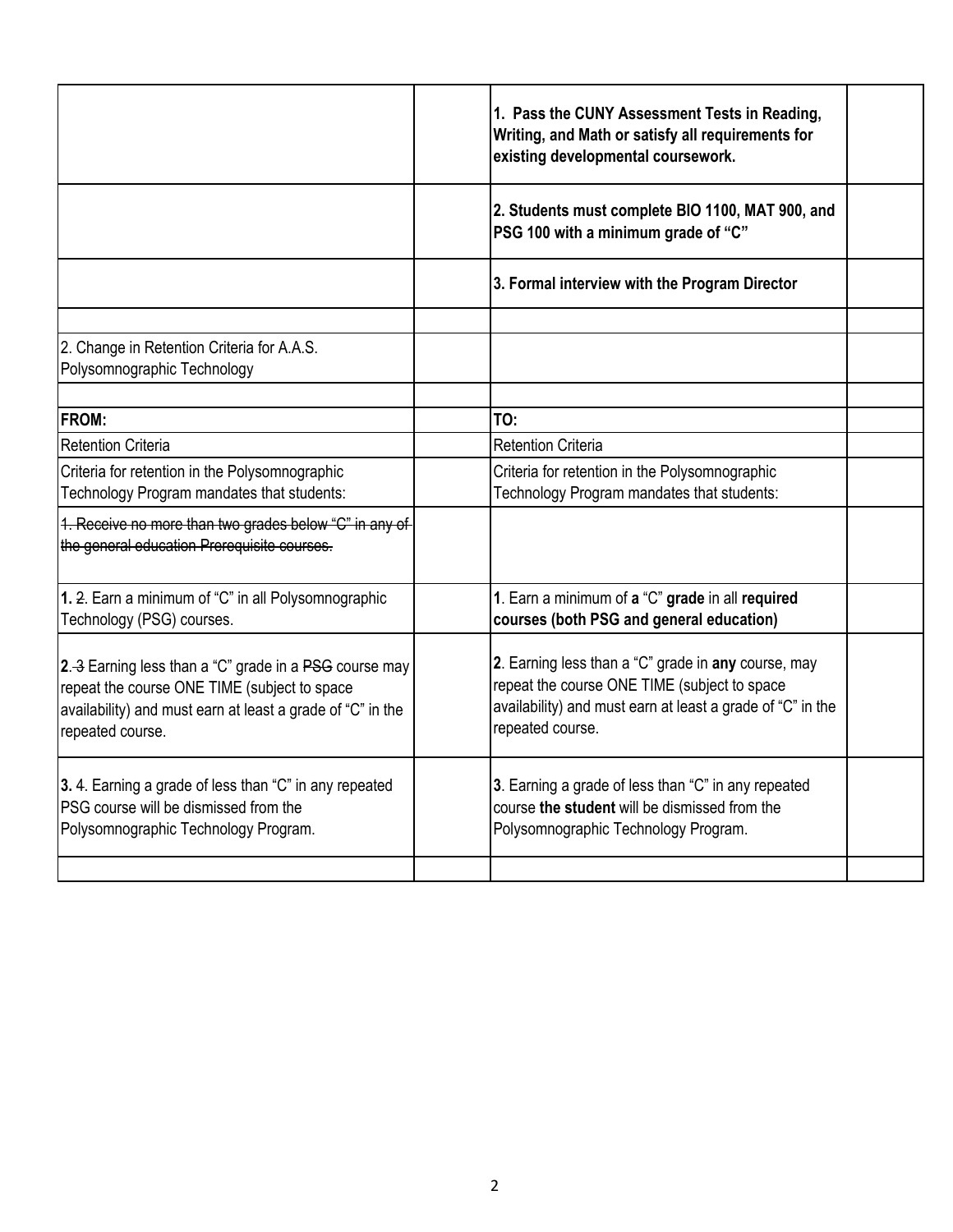| Any student who has not attended PSG courses for two<br>or more consecutive semesters cannot be readmitted<br>into the Polysomnographic Technology Program unless<br>qualifying examinations have been passed in sequential<br>order of the course previously completed. These<br>qualifying examinations can be repeated only once. In<br>addition, the student must demonstrate clinical<br>competency by passing a clinical practical examination<br>prior to returning to any of the clinical courses. |                | Any student who has not attended PSG courses for two<br>or more consecutive semesters cannot be readmitted<br>into the Polysomnographic Technology Program unless<br>qualifying examinations have been passed in sequential<br>order of the course previously completed. These<br>qualifying examinations can be repeated only once. In<br>addition, the student must demonstrate clinical<br>competency by passing a clinical practical examination<br>prior to returning to any of the clinical courses. |                |
|------------------------------------------------------------------------------------------------------------------------------------------------------------------------------------------------------------------------------------------------------------------------------------------------------------------------------------------------------------------------------------------------------------------------------------------------------------------------------------------------------------|----------------|------------------------------------------------------------------------------------------------------------------------------------------------------------------------------------------------------------------------------------------------------------------------------------------------------------------------------------------------------------------------------------------------------------------------------------------------------------------------------------------------------------|----------------|
| <b>CHANGE IN DEGREE TYPE</b>                                                                                                                                                                                                                                                                                                                                                                                                                                                                               |                |                                                                                                                                                                                                                                                                                                                                                                                                                                                                                                            |                |
| <b>NONE</b>                                                                                                                                                                                                                                                                                                                                                                                                                                                                                                |                |                                                                                                                                                                                                                                                                                                                                                                                                                                                                                                            |                |
|                                                                                                                                                                                                                                                                                                                                                                                                                                                                                                            |                |                                                                                                                                                                                                                                                                                                                                                                                                                                                                                                            |                |
| <b>CHANGE IN DEGREE REQUIREMENT</b>                                                                                                                                                                                                                                                                                                                                                                                                                                                                        |                |                                                                                                                                                                                                                                                                                                                                                                                                                                                                                                            |                |
| A. Department of Behavioral Sciences & Human<br><b>Services</b>                                                                                                                                                                                                                                                                                                                                                                                                                                            |                |                                                                                                                                                                                                                                                                                                                                                                                                                                                                                                            |                |
| 1. A.S. Chemical Dependency Counseling                                                                                                                                                                                                                                                                                                                                                                                                                                                                     |                |                                                                                                                                                                                                                                                                                                                                                                                                                                                                                                            |                |
| <b>HEGIS: 5506.00</b>                                                                                                                                                                                                                                                                                                                                                                                                                                                                                      |                |                                                                                                                                                                                                                                                                                                                                                                                                                                                                                                            |                |
| PROGRAM CODE: 33508                                                                                                                                                                                                                                                                                                                                                                                                                                                                                        |                |                                                                                                                                                                                                                                                                                                                                                                                                                                                                                                            |                |
|                                                                                                                                                                                                                                                                                                                                                                                                                                                                                                            |                |                                                                                                                                                                                                                                                                                                                                                                                                                                                                                                            |                |
| <b>FROM:</b>                                                                                                                                                                                                                                                                                                                                                                                                                                                                                               |                | TO:                                                                                                                                                                                                                                                                                                                                                                                                                                                                                                        |                |
| <b>CUNY CORE</b>                                                                                                                                                                                                                                                                                                                                                                                                                                                                                           |                | <b>CREDITS CUNY CORE</b>                                                                                                                                                                                                                                                                                                                                                                                                                                                                                   | <b>CREDITS</b> |
| <b>REQUIRED CORE: (4 Courses, 12 Credits)</b>                                                                                                                                                                                                                                                                                                                                                                                                                                                              | 12             | <b>REQUIRED CORE:</b> (4 Courses, 12 Credits)                                                                                                                                                                                                                                                                                                                                                                                                                                                              | 12             |
| When Required Core courses are specified for a<br>category, they are strongly suggested and/or required<br>for the major                                                                                                                                                                                                                                                                                                                                                                                   |                | When Required Core courses are specified for a<br>category, they are strongly suggested and/or required<br>for the major                                                                                                                                                                                                                                                                                                                                                                                   |                |
| <b>ENG 1200</b>                                                                                                                                                                                                                                                                                                                                                                                                                                                                                            | $\mathbf{3}$   | <b>ENG 1200</b>                                                                                                                                                                                                                                                                                                                                                                                                                                                                                            | 3              |
| <b>ENG 2400</b>                                                                                                                                                                                                                                                                                                                                                                                                                                                                                            | 3              | <b>ENG 2400</b>                                                                                                                                                                                                                                                                                                                                                                                                                                                                                            | 3              |
| $\pm$ Mathematical & Quantitative Reasoning                                                                                                                                                                                                                                                                                                                                                                                                                                                                | 3              | $±$ Mathematical & Quantitative Reasoning                                                                                                                                                                                                                                                                                                                                                                                                                                                                  | 3              |
| ± Life and Physical Sciences                                                                                                                                                                                                                                                                                                                                                                                                                                                                               | $\mathfrak{Z}$ | ± Life and Physical Sciences                                                                                                                                                                                                                                                                                                                                                                                                                                                                               | 3              |
| <b>FLEXIBLE CORE:</b> (6 Courses, 18 Credits)                                                                                                                                                                                                                                                                                                                                                                                                                                                              | 18             | <b>FLEXIBLE CORE:</b> (6 Courses, 18 Credits)                                                                                                                                                                                                                                                                                                                                                                                                                                                              | 18             |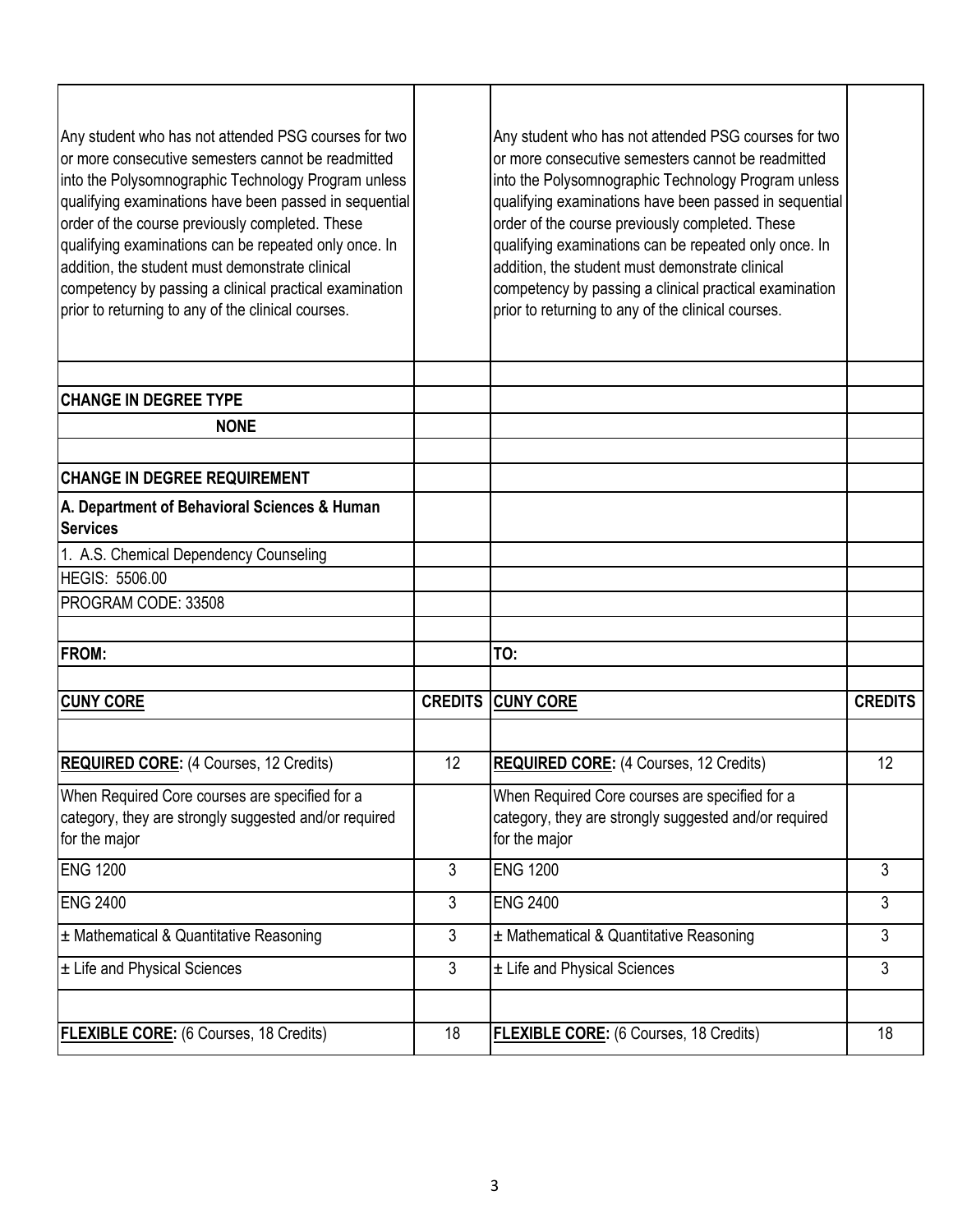| When Flexible Core courses are specified for a<br>category, they are strongly suggested and/or required<br>for the major. One course from each Group A to $E$<br>and one (1) additional course from any group. No more<br>than two courses can be selected from the same<br>discipline. |                | When Flexible Core courses are specified for a<br>category, they are strongly suggested and/or required<br>for the major. One course from each Group A to D<br>(Group E is satisfied by the course shown) and one<br>(1) additional course from any group. No more than two<br>courses can be selected from the same discipline. |                |
|-----------------------------------------------------------------------------------------------------------------------------------------------------------------------------------------------------------------------------------------------------------------------------------------|----------------|----------------------------------------------------------------------------------------------------------------------------------------------------------------------------------------------------------------------------------------------------------------------------------------------------------------------------------|----------------|
| A. World Cultures and Global Issues                                                                                                                                                                                                                                                     |                | A. World Cultures and Global Issues                                                                                                                                                                                                                                                                                              |                |
| B. U.S. Experience In Its Diversity                                                                                                                                                                                                                                                     |                | B. U.S. Experience In Its Diversity                                                                                                                                                                                                                                                                                              |                |
| C. Creative Expression                                                                                                                                                                                                                                                                  |                | C. Creative Expression                                                                                                                                                                                                                                                                                                           |                |
| D. Individual & Society                                                                                                                                                                                                                                                                 |                | D. Individual & Society                                                                                                                                                                                                                                                                                                          |                |
| PSY3600 - Abnormal Psychology                                                                                                                                                                                                                                                           |                | PSY3600 - Abnormal Psychology                                                                                                                                                                                                                                                                                                    |                |
| $\pm$ E. Scientific World                                                                                                                                                                                                                                                               |                | ± E. Scientific World*                                                                                                                                                                                                                                                                                                           |                |
| Suggested: PSY 1100 - General Psychology                                                                                                                                                                                                                                                |                | PSY 1100 - General Psychology                                                                                                                                                                                                                                                                                                    |                |
| $\pm$ Plus another course selected from any Group A - E                                                                                                                                                                                                                                 |                | $\pm$ Plus another course selected from any Group A - E                                                                                                                                                                                                                                                                          |                |
| DEGREE REQUIREMENTS: (10 Courses, 29 to 30<br>Credits)                                                                                                                                                                                                                                  |                | <b>DEGREE REQUIREMENTS:</b> (10 Courses, 29 to 30<br>Credits)                                                                                                                                                                                                                                                                    |                |
| PSY 3600 - Abnormal Psychology                                                                                                                                                                                                                                                          | $\mathfrak{Z}$ | PSY 3600 - Abnormal Psychology                                                                                                                                                                                                                                                                                                   | $\mathfrak{Z}$ |
| SAC 2000 - Introduction to Alcoholism and Substance<br>Abuse Counseling                                                                                                                                                                                                                 | $\mathbf{3}$   | SAC 2000 - Introduction to Alcoholism and Substance<br><b>Abuse Counseling</b>                                                                                                                                                                                                                                                   | 3              |
| SAC 2200 - Counseling Techniques In Substance<br>Abuse Field I                                                                                                                                                                                                                          | $\mathfrak{Z}$ | SAC 2200 - Counseling Techniques In Substance<br>Abuse Field I                                                                                                                                                                                                                                                                   | 3              |
| SAC 2400 - Counseling Techniques in the Substance<br>Abuse Field II                                                                                                                                                                                                                     | 3              | SAC 2400 - Counseling Techniques in the Substance<br>Abuse Field II                                                                                                                                                                                                                                                              | 3              |
| SAC 2600 - Confidentiality, Ethics and the<br>Counselor/Client Relationship in Substance Abuse<br>Counseling                                                                                                                                                                            | 3              | SAC 2600 - Confidentiality, Ethics and the<br>Counselor/Client Relationship in Substance Abuse<br>Counseling                                                                                                                                                                                                                     | 3              |
| SAC 2800 - Approaches to Treatment: Varieties of<br>Alcoholism and Substance Abuse Modalities                                                                                                                                                                                           | $\mathbf{3}$   | SAC 2800 - Approaches to Treatment: Varieties of<br>Alcoholism and Substance Abuse Modalities                                                                                                                                                                                                                                    | $\mathfrak{Z}$ |
| SAC 3000 - Compulsive Gambling: Treatment and<br>Prevention for Substance Abuse Counselors or                                                                                                                                                                                           | $3 - 4$        | SAC 3000 - Compulsive Gambling: Treatment and<br>Prevention for Substance Abuse Counselors or                                                                                                                                                                                                                                    | $3 - 4$        |
| SAC 3200 - Addiction and the Family                                                                                                                                                                                                                                                     |                | SAC 3200 - Addiction and the Family                                                                                                                                                                                                                                                                                              |                |
| SAC 091A - Substance Abuse Counseling - Field<br>Internship I                                                                                                                                                                                                                           | 4              | SAC 091A - Substance Abuse Counseling - Field<br>Internship I                                                                                                                                                                                                                                                                    | 4              |
| SAC 091B - Substance Abuse Counseling - Field<br>Internship II                                                                                                                                                                                                                          | $\mathfrak{Z}$ | SAC 091B - Substance Abuse Counseling - Field<br>Internship II                                                                                                                                                                                                                                                                   | 3              |
| HE 1400 - Critical Issues in Personal Health                                                                                                                                                                                                                                            | 1              | HE 1400 - Critical Issues in Personal Health                                                                                                                                                                                                                                                                                     |                |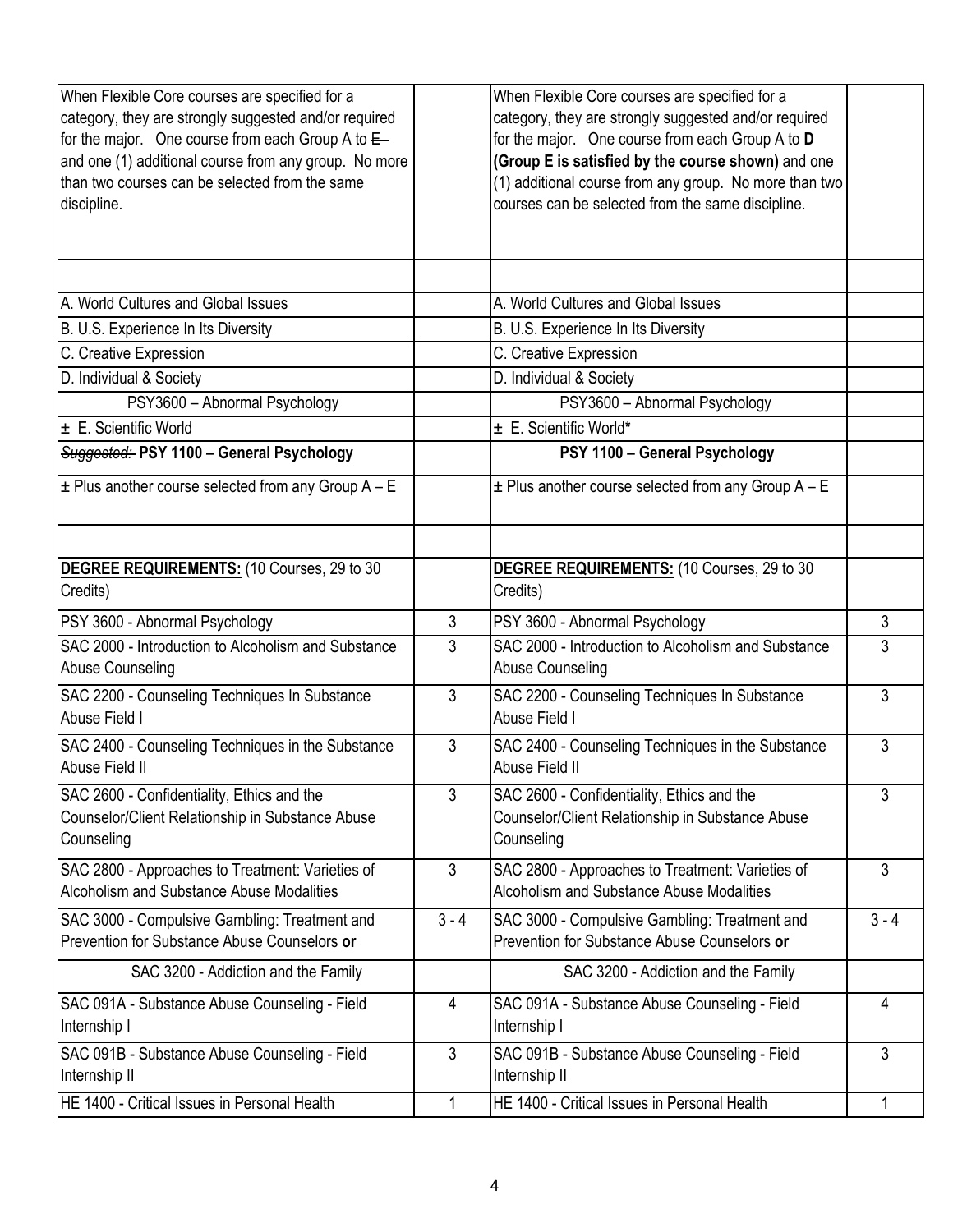| ELECTIVES: 0 - 4 credits sufficient to total 60 credits<br>for the degree.                                               |    | ELECTIVES: 0 - 4 credits sufficient to total 60 credits<br>for the degree.                                                                                                                                                                                                                               |                |
|--------------------------------------------------------------------------------------------------------------------------|----|----------------------------------------------------------------------------------------------------------------------------------------------------------------------------------------------------------------------------------------------------------------------------------------------------------|----------------|
|                                                                                                                          |    |                                                                                                                                                                                                                                                                                                          |                |
|                                                                                                                          |    | Note: Successful completion of the entire course of<br>study satisfies the educational requirements for the<br><b>Certification in Alcohol and Substance Abuse</b><br><b>Counseling (CASAC- Trainee) from the New York</b><br><b>State Office of Alcoholism and Substance Abuse</b><br>Services (OASAS). |                |
|                                                                                                                          |    | *This program has a waiver to require particular                                                                                                                                                                                                                                                         |                |
|                                                                                                                          |    | courses in the Common Core, otherwise more than<br>the minimum credits for the degree may be<br>necessary.                                                                                                                                                                                               |                |
|                                                                                                                          |    |                                                                                                                                                                                                                                                                                                          |                |
| 2. A.S. Early Childhood Education/Child Care                                                                             |    |                                                                                                                                                                                                                                                                                                          |                |
| <b>HEGIS: 5503.00</b>                                                                                                    |    |                                                                                                                                                                                                                                                                                                          |                |
| PROGRAM CODE: 01063                                                                                                      |    |                                                                                                                                                                                                                                                                                                          |                |
| Sunset: FALL 2024                                                                                                        |    |                                                                                                                                                                                                                                                                                                          |                |
|                                                                                                                          |    |                                                                                                                                                                                                                                                                                                          |                |
| <b>FROM:</b>                                                                                                             |    | TO:                                                                                                                                                                                                                                                                                                      |                |
|                                                                                                                          |    |                                                                                                                                                                                                                                                                                                          |                |
| <b>CUNY CORE</b>                                                                                                         |    | <b>CREDITS CUNY CORE</b>                                                                                                                                                                                                                                                                                 | <b>CREDITS</b> |
|                                                                                                                          |    |                                                                                                                                                                                                                                                                                                          |                |
| <b>REQUIRED CORE:</b> (4 Courses, 12 Credits)                                                                            | 12 | <b>REQUIRED CORE:</b> (4 Courses, 12 Credits)                                                                                                                                                                                                                                                            | 12             |
| When Required Core courses are specified for a<br>category, they are strongly suggested and/or required<br>for the major |    | When Required Core courses are specified for a<br>category, they are strongly suggested and/or required<br>for the major                                                                                                                                                                                 |                |
| ENG 1200 Composition I                                                                                                   | 3  | ENG 1200 Composition I                                                                                                                                                                                                                                                                                   | 3              |
| ENG 2400 Composition II                                                                                                  | 3  | <b>ENG 2400 Composition II</b>                                                                                                                                                                                                                                                                           | 3              |
| ± Mathematical & Quantitative Reasoning                                                                                  | 3  | $±$ Mathematical & Quantitative Reasoning                                                                                                                                                                                                                                                                | 3              |
| ± Life and Physical Sciences                                                                                             | 3  | ± Life and Physical Sciences                                                                                                                                                                                                                                                                             | $\mathbf{3}$   |
| <b>FLEXIBLE CORE:</b> (6 Courses, 18 Credits)                                                                            | 18 | <b>FLEXIBLE CORE:</b> (6 Courses, 18 Credits)                                                                                                                                                                                                                                                            | 18             |
| When Flexible Core courses are specified for a                                                                           |    | When Flexible Core courses are specified for a                                                                                                                                                                                                                                                           |                |
| category, they are strongly suggested and/or required                                                                    |    | category, they are strongly suggested and/or required                                                                                                                                                                                                                                                    |                |
| for the major One course from each Group A to E. and                                                                     |    | for the major One course from each Group A to E. and                                                                                                                                                                                                                                                     |                |
| one (1) additional course from any group                                                                                 |    | one (1) additional course from any group                                                                                                                                                                                                                                                                 |                |
|                                                                                                                          |    |                                                                                                                                                                                                                                                                                                          |                |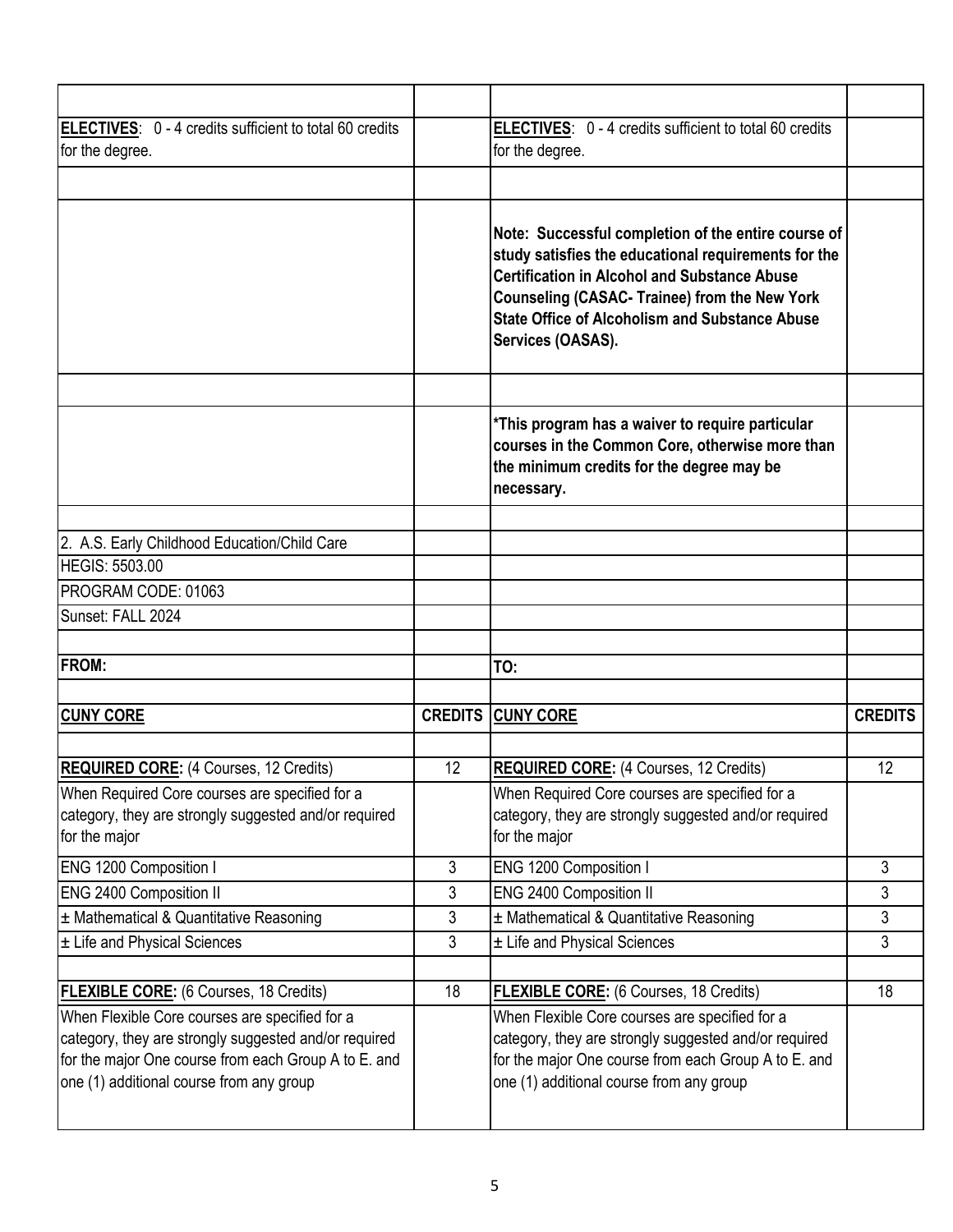| A. World Cultures and Global Issues                                                             |                | A. World Cultures and Global Issues                                                             |                |
|-------------------------------------------------------------------------------------------------|----------------|-------------------------------------------------------------------------------------------------|----------------|
| Suggested: ANT 3700 - Introduction to                                                           |                | Suggested: ANT 3700 - Introduction to                                                           |                |
| Anthropology                                                                                    |                | Anthropology                                                                                    |                |
| B. U.S. Experience In Its Diversity                                                             |                | B. U.S. Experience In Its Diversity                                                             |                |
| C. Creative Expression                                                                          |                | C. Creative Expression                                                                          |                |
| D. Individual & Society                                                                         |                | D. Individual & Society                                                                         |                |
| PSY 3000 - Child and Adolescent Development                                                     |                | Suggested: PSY 3000 - Child and Adolescent<br>Development                                       |                |
| Suggested: SOC 3100 - Introduction to Sociology                                                 |                | Suggested: SOC 3100 - Introduction to Sociology                                                 |                |
| ± E. Scientific World                                                                           |                | $\pm$ E. Scientific World                                                                       |                |
|                                                                                                 |                | PSY 1100 - General Psychology                                                                   |                |
| $\pm$ Plus another course selected from any Group A – E                                         |                | $\pm$ Plus another course selected from any Group A - E                                         |                |
|                                                                                                 |                |                                                                                                 |                |
| <b>DEGREE REQUIREMENTS: (9 Courses, 24 Credits)</b>                                             |                | <b>DEGREE REQUIREMENTS: (11 Courses, 30 Credits)</b>                                            |                |
| EDC 200 - Social Foundations of Education                                                       | 3              | EDC 200 - Social Foundations of Education                                                       | 3              |
| EDC 2100 - Social Science in Education                                                          | 3              | EDC 2100 - Social Science in Education                                                          | 3              |
| EDC 2200 - Art Workshop in Education                                                            | 3              | EDC 2200 - Art Workshop in Education                                                            | 3              |
| EDC 2300 - Music and Movement Workshop in<br>Education                                          | $\overline{2}$ | EDC 2300 - Music and Movement Workshop in<br>Education                                          | $\overline{2}$ |
| EDC 2800 - Techniques in Math, Science and<br>Technology Teaching for Early Childhood Education | $\overline{2}$ | EDC 2800 - Techniques in Math, Science and<br>Technology Teaching for Early Childhood Education | $\overline{2}$ |
|                                                                                                 |                | EDC 3000 - Seminar and Practicum in Education                                                   | 3              |
|                                                                                                 |                | EDC 9105 - Supervised Instructional Experience in<br><b>Education I</b>                         | 3              |
| EDC 9307 - Supervised Instructional Experience in<br>Education II                               | 3              | EDC 9307 - Supervised Instructional Experience in<br><b>Education II</b>                        | 3              |
| HUM 200 - Early Literacy and Children's Literature                                              | $\overline{2}$ | HUM 200 - Early Literacy and Children's Literature                                              | $\overline{2}$ |
|                                                                                                 |                | PSY 1100 - General Psychology                                                                   | $\mathbf{3}$   |
| PSY 3000 - Child and Adolescent Development-                                                    | $\mathfrak z$  |                                                                                                 |                |
| PSY 2400 - Psychological Disorders in Young Children<br><b>OR</b>                               | $\mathfrak{Z}$ | PSY 2400 - Psychological Disorders in Young Children                                            | $\mathfrak{Z}$ |
| HIS 7000 - Historical Geography                                                                 |                |                                                                                                 |                |
|                                                                                                 |                |                                                                                                 |                |
| Select one (1) of the following concentrations:                                                 |                |                                                                                                 |                |
|                                                                                                 |                |                                                                                                 |                |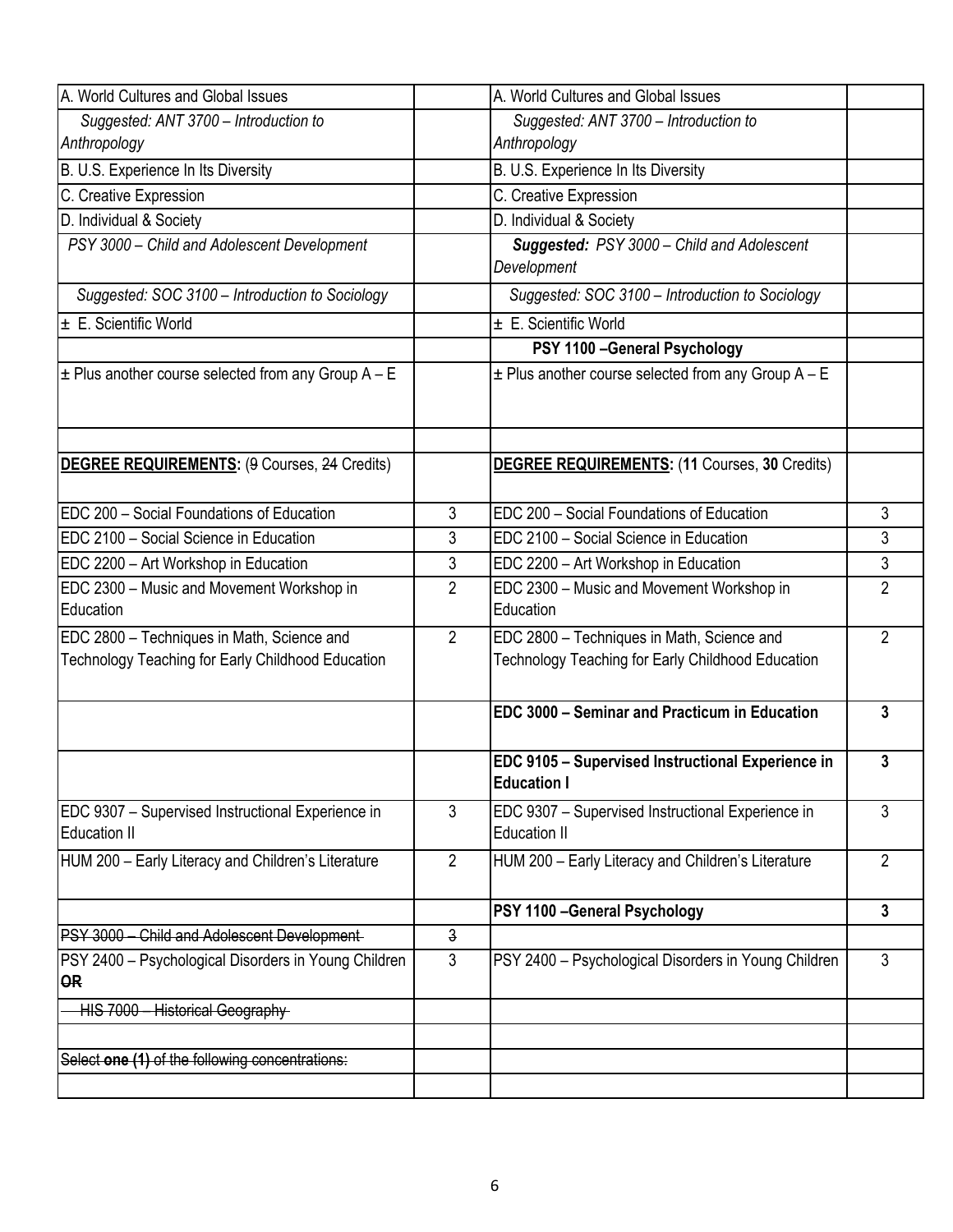| <b>EARLY CHILDHOOD EDUCATION/CHILD CARE: (2-</b>                                  |                |                                                                                                                                                                                                                                  |                |
|-----------------------------------------------------------------------------------|----------------|----------------------------------------------------------------------------------------------------------------------------------------------------------------------------------------------------------------------------------|----------------|
| Courses, 6 Credits)                                                               |                |                                                                                                                                                                                                                                  |                |
| EDC 3000 - Seminar and Practicum in Education-                                    | 3              |                                                                                                                                                                                                                                  |                |
| EDC 9105 - Supervised Instructional Experience in-                                | $\overline{3}$ |                                                                                                                                                                                                                                  |                |
| $Eduction+$                                                                       |                |                                                                                                                                                                                                                                  |                |
|                                                                                   |                |                                                                                                                                                                                                                                  |                |
| OR                                                                                |                |                                                                                                                                                                                                                                  |                |
| <b>INFANCY/TODDLER DEVELOPMENT: (2 Courses, 6-</b><br>Gredits)                    |                |                                                                                                                                                                                                                                  |                |
| EDC 3200 - Infant/Toddler Development-                                            | $\overline{3}$ |                                                                                                                                                                                                                                  |                |
| EDC 9400 - Supervised Instructional Experience in-<br>Infant/Toddler Education-   | 3              |                                                                                                                                                                                                                                  |                |
|                                                                                   |                |                                                                                                                                                                                                                                  |                |
| <b>ELECTIVES:</b> 0 - 3 credits sufficient to total 60 credits<br>for the degree. |                | ELECTIVES: 0 - 3 credits sufficient to total 60 credits<br>for the degree. PSY 3000 - Child and Adolescent<br>Development is recommended if not taken to fulfill<br>Pathways Flexible Core: Individual and Society<br>(Group D). |                |
|                                                                                   |                |                                                                                                                                                                                                                                  |                |
| <b>TOTAL CREDITS: 60</b>                                                          | 60             | <b>TOTAL CREDITS: 60</b>                                                                                                                                                                                                         | 60             |
|                                                                                   |                |                                                                                                                                                                                                                                  |                |
| 3. A.S. Mental Health and Human Services                                          |                |                                                                                                                                                                                                                                  |                |
| <b>HEGIS: 5216.00</b>                                                             |                |                                                                                                                                                                                                                                  |                |
| PROGRAM CODE: 78382                                                               |                |                                                                                                                                                                                                                                  |                |
| Sunset: FALL 2025                                                                 |                |                                                                                                                                                                                                                                  |                |
|                                                                                   |                |                                                                                                                                                                                                                                  |                |
| FROM:                                                                             |                | TO:                                                                                                                                                                                                                              |                |
|                                                                                   |                |                                                                                                                                                                                                                                  |                |
| <b>CUNY CORE</b>                                                                  | <b>CREDITS</b> | <b>CUNY CORE</b>                                                                                                                                                                                                                 | <b>CREDITS</b> |
|                                                                                   |                |                                                                                                                                                                                                                                  |                |
| <b>REQUIRED CORE:</b> (4 Courses, 12 Credits)                                     | 12             | <b>REQUIRED CORE:</b> (4 Courses, 12 Credits)                                                                                                                                                                                    | 12             |
| When Required Core courses are specified for a                                    |                | When Required Core courses are specified for a                                                                                                                                                                                   |                |
| ENG 1200 Composition I                                                            | 3              | ENG 1200 Composition I                                                                                                                                                                                                           | 3              |
| <b>ENG 2400 Composition II</b>                                                    | 3              | ENG 2400 Composition II                                                                                                                                                                                                          | 3              |
| ± Mathematical & Quantitative Reasoning                                           | 3              | ± Mathematical & Quantitative Reasoning                                                                                                                                                                                          | 3              |
| ± Life and Physical Sciences                                                      | 3              | ± Life and Physical Sciences                                                                                                                                                                                                     | 3              |
|                                                                                   |                |                                                                                                                                                                                                                                  |                |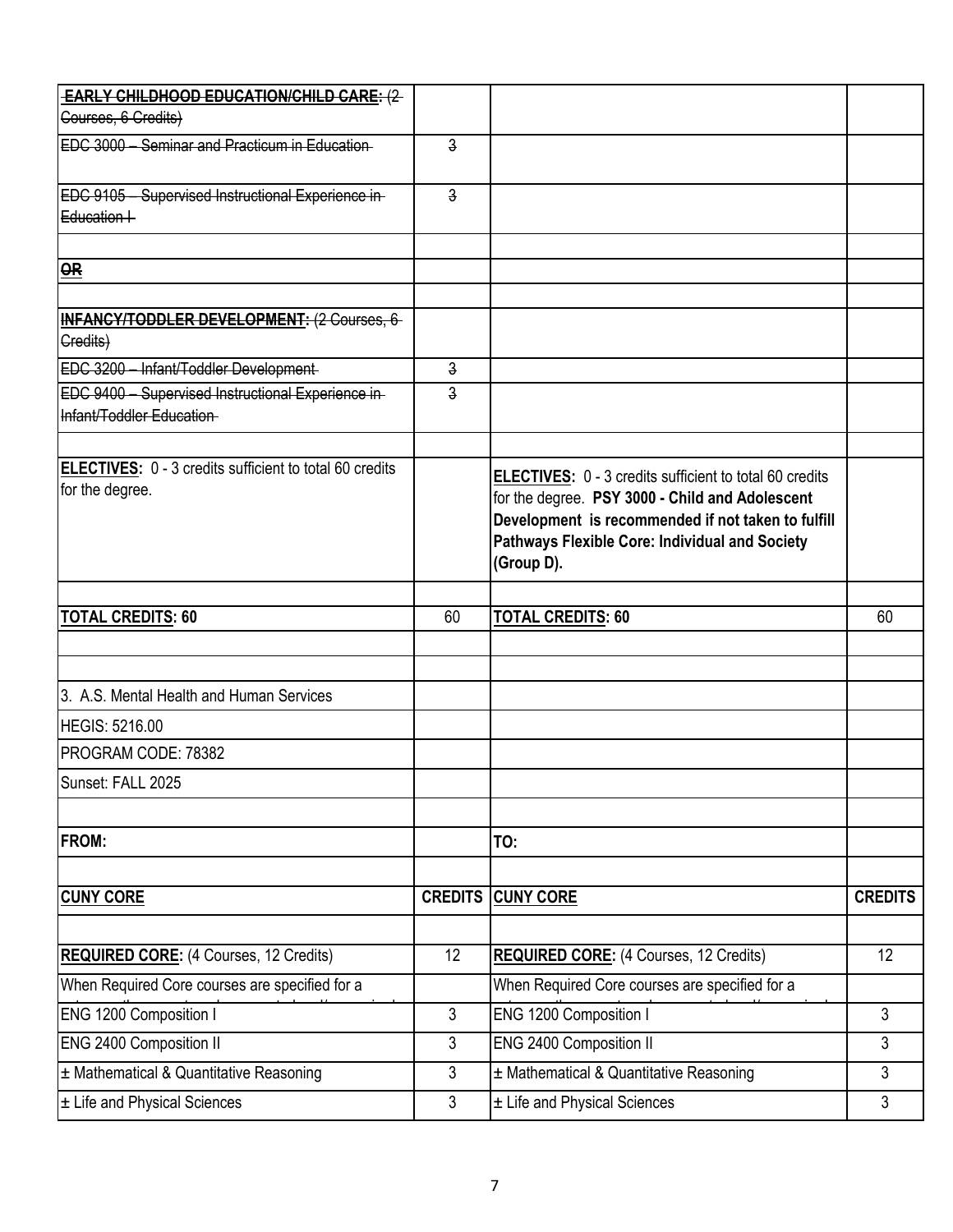| <b>FLEXIBLE CORE:</b> (6 Courses, 18 Credits)                                                                                                                                                               | 18           | <b>FLEXIBLE CORE:</b> (6 Courses, 18 Credits)                                                                                                                                                               | 18           |
|-------------------------------------------------------------------------------------------------------------------------------------------------------------------------------------------------------------|--------------|-------------------------------------------------------------------------------------------------------------------------------------------------------------------------------------------------------------|--------------|
| When Flexible Core courses are specified for a<br>category, they are strongly suggested and/or required<br>for the major One course from each Group A to E. and<br>one (1) additional course from any group |              | When Flexible Core courses are specified for a<br>category, they are strongly suggested and/or required<br>for the major One course from each Group A to E. and<br>one (1) additional course from any group |              |
| A. World Cultures and Global Issues                                                                                                                                                                         |              | A. World Cultures and Global Issues                                                                                                                                                                         |              |
| B. U.S. Experience In Its Diversity                                                                                                                                                                         |              | B. U.S. Experience In Its Diversity                                                                                                                                                                         |              |
| C. Creative Expression                                                                                                                                                                                      |              | C. Creative Expression                                                                                                                                                                                      |              |
| D. Individual & Society                                                                                                                                                                                     |              | D. Individual & Society                                                                                                                                                                                     |              |
| PSY3200 - Human Growth and Development or                                                                                                                                                                   |              | PSY3200 - Human Growth and Development or                                                                                                                                                                   |              |
| PSY3600 - Abnormal Psychology                                                                                                                                                                               |              | PSY3600 - Abnormal Psychology                                                                                                                                                                               |              |
| $\pm$ E. Scientific World                                                                                                                                                                                   |              | ± E. Scientific World                                                                                                                                                                                       |              |
| Suggested: PSY 1100 - General Psychology                                                                                                                                                                    |              | PSY 1100 - General Psychology                                                                                                                                                                               |              |
| $\pm$ Plus another course selected from any Group A - E                                                                                                                                                     |              | $\pm$ Plus another course selected from any Group A - E                                                                                                                                                     |              |
| <b>DEGREE REQUIREMENTS: (6 Courses, 48 Credits)</b>                                                                                                                                                         |              | <b>DEGREE REQUIREMENTS: (10 Courses, 30 Credits)</b>                                                                                                                                                        |              |
| IMH 1100 - Introduction to Human Services                                                                                                                                                                   | $\mathbf{3}$ | MH 1100 - Introduction to Human Services                                                                                                                                                                    | 3            |
| MH 3000 - Human Services Organizations                                                                                                                                                                      | 3            | MH 3000 - Human Services Organizations                                                                                                                                                                      | 3            |
|                                                                                                                                                                                                             |              | MH 3500 - Introduction to Gerontology                                                                                                                                                                       | 3            |
|                                                                                                                                                                                                             |              | MH3100 - Principals of Interviewing and Group<br><b>Leadership OR</b>                                                                                                                                       | 3            |
|                                                                                                                                                                                                             |              | MH 3700 - Introduction to Domestic Violence*                                                                                                                                                                |              |
|                                                                                                                                                                                                             |              | MH 3400 - Mental Health Practices with Vulnerable<br><b>Populations OR</b>                                                                                                                                  | 3            |
|                                                                                                                                                                                                             |              | MH 3800 - Assessment and Intervention with<br><b>Domestic Violence Survivors*</b>                                                                                                                           |              |
| MH 9801 - Supervised Instructional Experience in<br>Mental Health I                                                                                                                                         | 3            | MH 9801 - Supervised Instructional Experience in<br>Mental Health I                                                                                                                                         | 3            |
| MH 9802 - Supervised Instructional Experience in<br>Mental Health II                                                                                                                                        | $\mathbf{3}$ | MH 9802 - Supervised Instructional Experience in<br><b>Mental Health II</b>                                                                                                                                 | 3            |
|                                                                                                                                                                                                             |              | PSY 1100 - General Psychology                                                                                                                                                                               | $\mathbf{3}$ |
| PSY 3200 - Human Growth and Development                                                                                                                                                                     | 3            | PSY 3200 - Human Growth and Development                                                                                                                                                                     | 3            |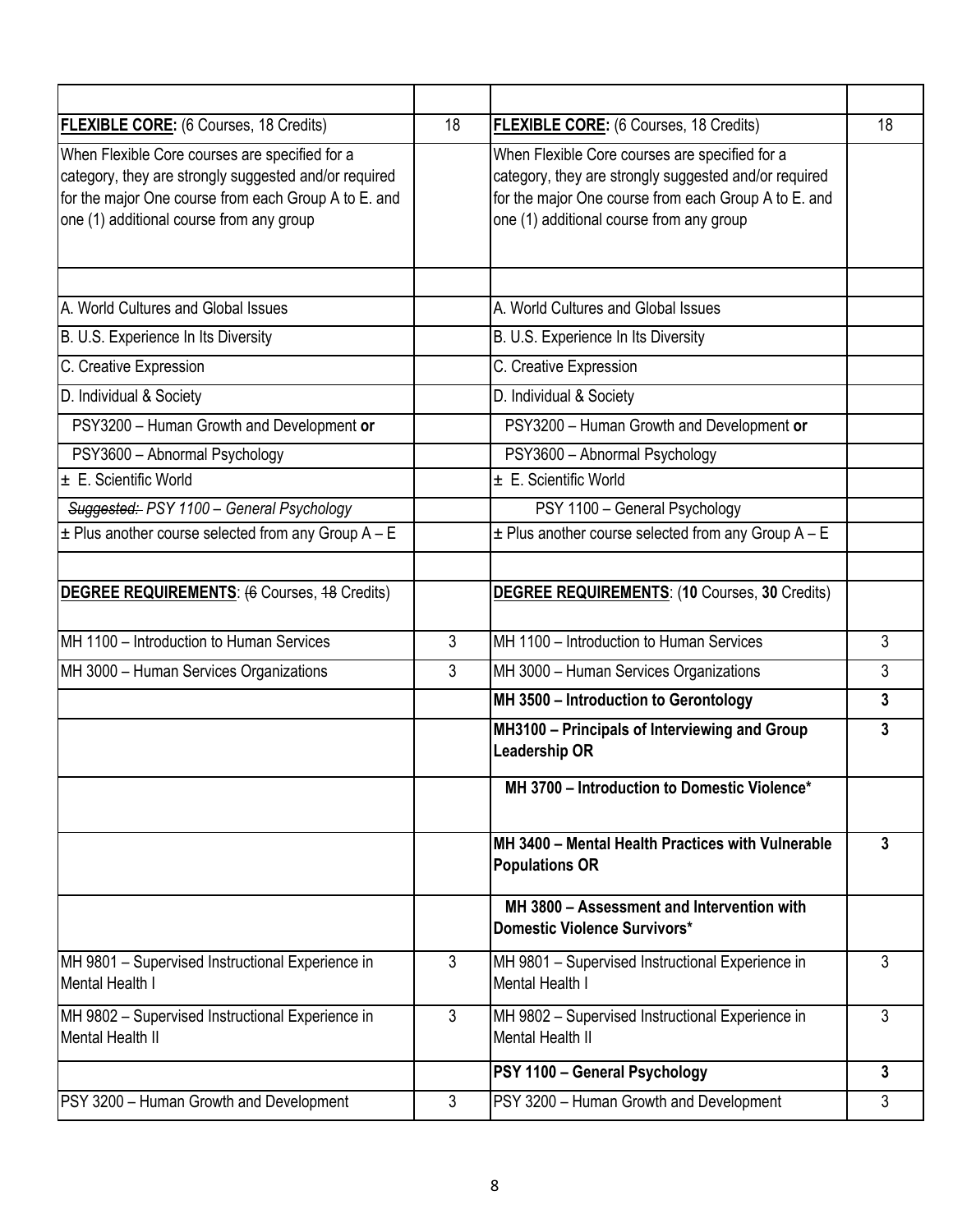| PSY 3600 - Abnormal Psychology                                          | 3              | PSY 3600 - Abnormal Psychology | 3 |
|-------------------------------------------------------------------------|----------------|--------------------------------|---|
|                                                                         |                |                                |   |
| Select one (1) of the following concentrations:                         |                |                                |   |
|                                                                         |                |                                |   |
| Mental Health and Human Services: (4 Courses, 12                        |                |                                |   |
| Gredits)                                                                |                |                                |   |
| MH3100 - Principals of Interviewing and Group-                          | 3              |                                |   |
| Leadership-                                                             |                |                                |   |
| MH 3400 - Mental Health Practices with Vulnerable-                      | $\overline{3}$ |                                |   |
| Populations                                                             |                |                                |   |
| MH 3500 - Introduction to Gerontology                                   | $\overline{3}$ |                                |   |
| Select one (1) from the following: (3 credits)                          |                |                                |   |
| ANT 3700 - Introduction to Anthropology or                              |                |                                |   |
| ANT 3900 - Sexuality and Culture or                                     |                |                                |   |
| PSY XXXX - Any Psychology Course or                                     |                |                                |   |
| SAC 2000 - Introduction to Alcohol and Substance<br>Abuse Counseling or |                |                                |   |
| SOC XXX - Any Sociology Course (3 crs.) -                               |                |                                |   |
| Suggested: SOC 3100 - Introduction to Sociology                         |                |                                |   |
|                                                                         |                |                                |   |
|                                                                         |                |                                |   |
| $\overline{OR}$                                                         |                |                                |   |
|                                                                         |                |                                |   |
| <b>Substance Abuse Counseling: (4 Courses, 12-</b><br>Gredits)          |                |                                |   |
| MH3100 - Principals of Interviewing and Group-                          | 3              |                                |   |
| Leadership-                                                             |                |                                |   |
| SAC 2000 - Introduction to Substance Abuse                              | $\overline{3}$ |                                |   |
| Counseling                                                              |                |                                |   |
| SAC 2200 - Basic Counseling Techniques in-<br>Substance Abuse Field I   | $\mathsf{a}$   |                                |   |
| SAC 2600 - Confidentiality, Ethics and Counselor/Client                 | $\overline{3}$ |                                |   |
| Relationship in Substance Abuse Counseling                              |                |                                |   |
|                                                                         |                |                                |   |
|                                                                         |                |                                |   |
| $\overline{\mathbf{R}}$                                                 |                |                                |   |
|                                                                         |                |                                |   |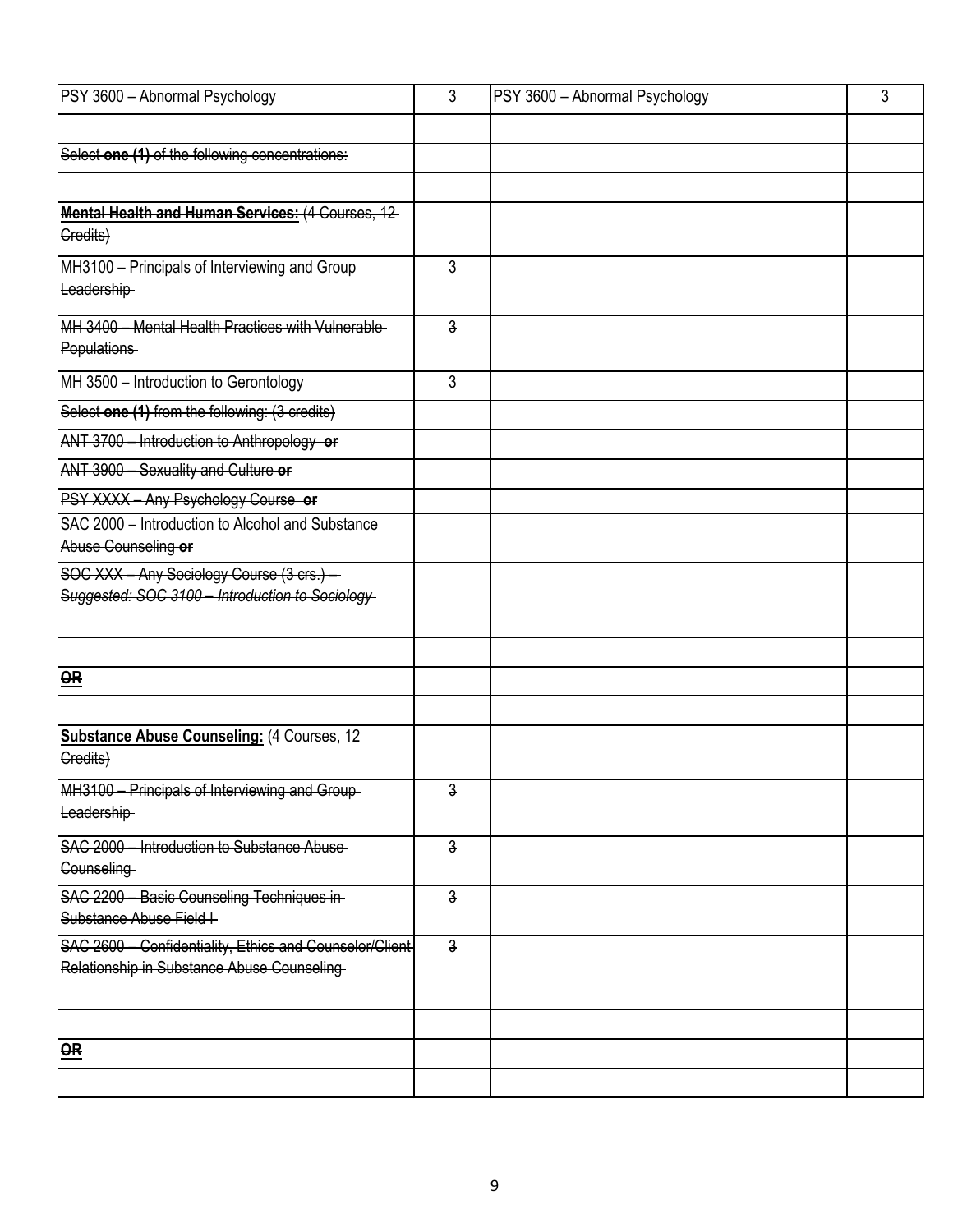| <b>Domestic Violence Counseling: (4 Courses, 12-</b>                       |                |                                                                                                               |                |
|----------------------------------------------------------------------------|----------------|---------------------------------------------------------------------------------------------------------------|----------------|
| Gredits)                                                                   |                |                                                                                                               |                |
| MH 3500 - Introduction to Gerontology-                                     | 3              |                                                                                                               |                |
| MH 3700 - Introduction to Domestic Violence                                | 3              |                                                                                                               |                |
| MH 3800 - Assessment and Intervention with Domestic                        | $\overline{3}$ |                                                                                                               |                |
| <b>Violence Survivors</b>                                                  |                |                                                                                                               |                |
| Select one (1) of the following (3 credits):                               | 3              |                                                                                                               |                |
| ANT XXXX - Any Anthropology Course or                                      |                |                                                                                                               |                |
| PSY XXXX - Any Psychology Course or                                        |                |                                                                                                               |                |
| SOC XXXX - Any Sociology Course - Suggested:                               |                |                                                                                                               |                |
| SOC 3100 - Introduction to Sociology                                       |                |                                                                                                               |                |
|                                                                            |                |                                                                                                               |                |
| ELECTIVES: 0 - 6 credits sufficient to total 60 credits<br>for the degree. |                | ELECTIVES: 0 - 6 credits sufficient to total 60 credits<br>for the degree. If additional elective credits are |                |
|                                                                            |                | available, consultation with an advisor is highly                                                             |                |
|                                                                            |                | recommended. SOC 3100 - Introduction to                                                                       |                |
|                                                                            |                | Sociology is recommended if not taken to fulfill                                                              |                |
|                                                                            |                | Pathways Flexible Core: Individual and Society                                                                |                |
|                                                                            |                | (Group D)                                                                                                     |                |
|                                                                            |                |                                                                                                               |                |
|                                                                            |                |                                                                                                               |                |
| <b>TOTAL CREDITS: 60</b>                                                   | 60             | <b>TOTAL CREDITS: 60</b>                                                                                      | 60             |
|                                                                            |                |                                                                                                               |                |
|                                                                            |                | *NOTE: Students who complete MH 3700 and MH                                                                   |                |
|                                                                            |                | 3800 will be enrolled at internships (MH9801 AND                                                              |                |
|                                                                            |                | MH 9802) that focus on Domestic Violence                                                                      |                |
|                                                                            |                |                                                                                                               |                |
|                                                                            |                |                                                                                                               |                |
| <b>B. Department of Tourism and Hospitality</b>                            |                |                                                                                                               |                |
| 1. Certificate in Culinary Arts                                            |                |                                                                                                               |                |
| <b>HEGIS: 5404.00</b>                                                      |                |                                                                                                               |                |
| PROGRAM CODE: 33947                                                        |                |                                                                                                               |                |
|                                                                            |                |                                                                                                               |                |
| <b>FROM:</b>                                                               |                | TO:                                                                                                           |                |
|                                                                            |                |                                                                                                               |                |
| <b>COLLEGE REQUIREMENTS</b>                                                |                | <b>CREDITS COLLEGE REQUIREMENTS</b>                                                                           | <b>CREDITS</b> |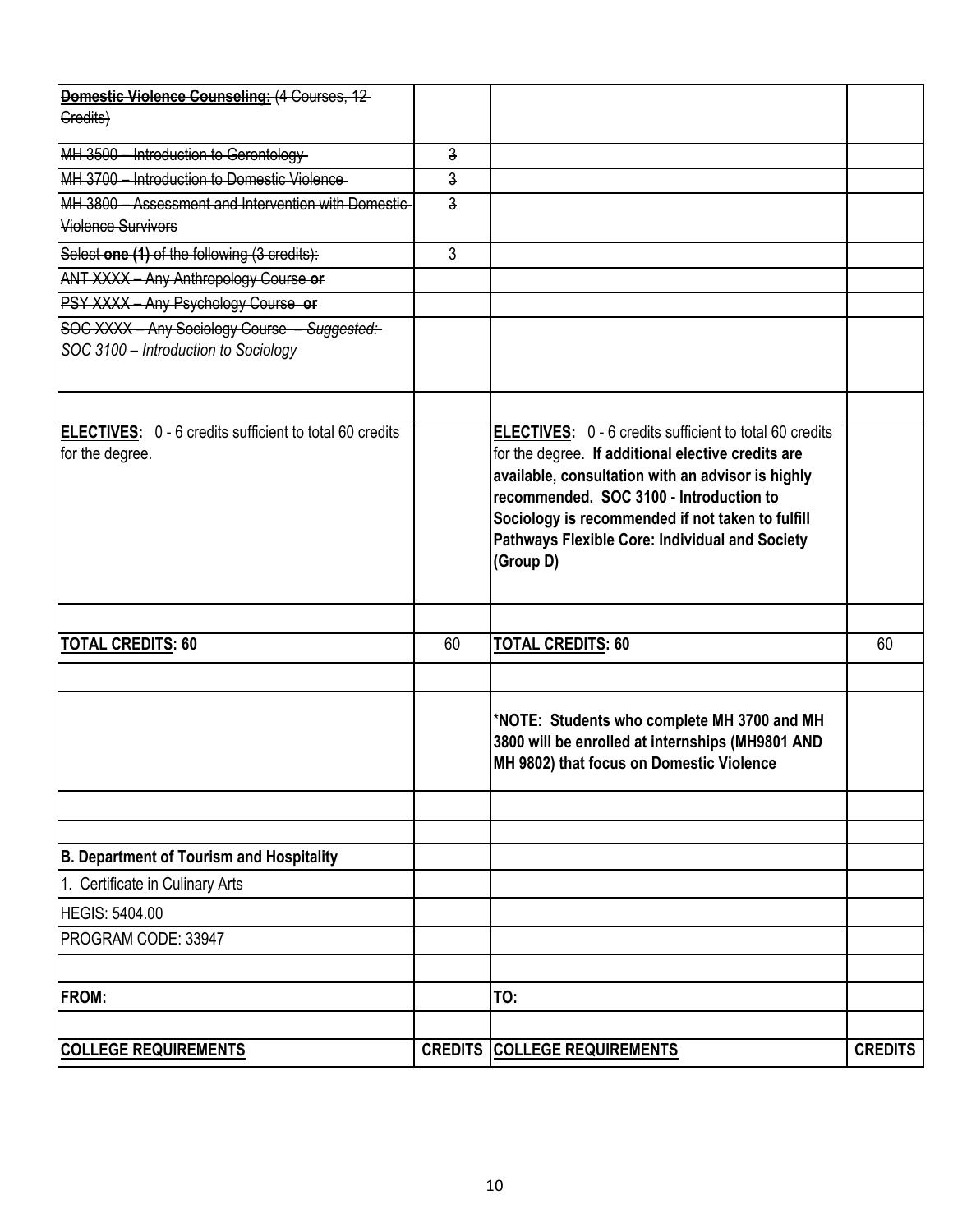| Successful completion of CUNY Assessment Tests in<br>Reading, Writing, and ACCUPLACER CUNY<br>Assessment Test in Math with passing examination<br>scores, unless otherwise exempt, or developmental<br>courses may be required |                | Successful completion of CUNY Assessment Tests in<br>Reading, Writing, and ACCUPLACER CUNY<br>Assessment Test in Math with passing examination<br>scores, unless otherwise exempt, or developmental<br>courses may be required |                |
|--------------------------------------------------------------------------------------------------------------------------------------------------------------------------------------------------------------------------------|----------------|--------------------------------------------------------------------------------------------------------------------------------------------------------------------------------------------------------------------------------|----------------|
| <b>CERTIFICATE REQUIREMENTS (10 Courses, 28</b>                                                                                                                                                                                |                | <b>CERTIFICATE REQUIREMENTS</b> (10 Courses, 28                                                                                                                                                                                |                |
| Credits)                                                                                                                                                                                                                       |                | Credits)                                                                                                                                                                                                                       |                |
| TAH 7100 - Introduction to Professional Food Service                                                                                                                                                                           | $\mathbf{3}$   | TAH 7100 - Introduction to Professional Food Service                                                                                                                                                                           | 3              |
|                                                                                                                                                                                                                                |                | <b>CA 990 - Culinary Concepts</b>                                                                                                                                                                                              | 3              |
| CA 100 - Culinary Arts I: Skills                                                                                                                                                                                               | 3              | CA 100 - Culinary Arts I: Skills                                                                                                                                                                                               | 3              |
| CA 200 - Culinary Arts II: Major Techniques                                                                                                                                                                                    | 3              | CA 200 - Culinary Arts II: Major Techniques                                                                                                                                                                                    | 3              |
| CA 1100 - Baking and Pastry                                                                                                                                                                                                    | $\mathfrak{Z}$ | CA 1100 - Baking and Pastry                                                                                                                                                                                                    | 3              |
| CA 2100 - Food Safety and Sanitation Certification                                                                                                                                                                             | 1              | CA 2100 - Food Safety and Sanitation Certification                                                                                                                                                                             |                |
| CA 3000 - Garde Manger and Charcuterie OR                                                                                                                                                                                      | 3              | CA 3000 - Garde Manger and Charcuterie OR                                                                                                                                                                                      | 3              |
| CA 1200 - Patisserie                                                                                                                                                                                                           |                | CA 1200 - Patisserie                                                                                                                                                                                                           |                |
| CA 7200 - Restaurant and Food Service Operations<br><b>OR</b>                                                                                                                                                                  | $\mathbf{3}$   | CA 7200 - Restaurant and Food Service Operations<br>0R                                                                                                                                                                         | 3              |
| CA 7400 - Menu and Dining Room Management                                                                                                                                                                                      |                | CA 7400 - Menu and Dining Room Management                                                                                                                                                                                      |                |
| CA 5000 - Food and Beverage Cost Control OR                                                                                                                                                                                    | $\overline{3}$ |                                                                                                                                                                                                                                |                |
| CA 6000 - Beverage Management-                                                                                                                                                                                                 |                |                                                                                                                                                                                                                                |                |
| CA 9000 - Global Culinary Improvisation Capstone                                                                                                                                                                               | $\mathfrak{Z}$ | CA 9000 - Global Culinary Improvisation Capstone                                                                                                                                                                               | 3              |
| CA 9200 - Internship in Culinary Arts                                                                                                                                                                                          | 3              | CA 9200 - Internship in Culinary Arts                                                                                                                                                                                          | 3              |
| <b>TOTAL CREDITS: 28</b>                                                                                                                                                                                                       | 28             | <b>TOTAL CREDITS: 28</b>                                                                                                                                                                                                       | 28             |
| 2. A.A.S. Tourism and Hospitality                                                                                                                                                                                              |                |                                                                                                                                                                                                                                |                |
| <b>HEGIS: 5011.10</b>                                                                                                                                                                                                          |                |                                                                                                                                                                                                                                |                |
| PROGRAM CODE: 81183                                                                                                                                                                                                            |                |                                                                                                                                                                                                                                |                |
| Sunset: FALL 2022                                                                                                                                                                                                              |                |                                                                                                                                                                                                                                |                |
| <b>FROM:</b>                                                                                                                                                                                                                   |                | TO:                                                                                                                                                                                                                            |                |
| <b>CUNY CORE</b>                                                                                                                                                                                                               |                | <b>CREDITS CUNY CORE</b>                                                                                                                                                                                                       | <b>CREDITS</b> |
| <b>REQUIRED CORE:</b> (4 Courses, 12 Credits)                                                                                                                                                                                  | 12             | <b>REQUIRED CORE:</b> (4 Courses, 12 Credits)                                                                                                                                                                                  | 12             |
| When Required Core Courses are specified for a                                                                                                                                                                                 |                | When Required Core Courses are specified for a                                                                                                                                                                                 |                |
| category, they are required for the major                                                                                                                                                                                      |                | category, they are required for the major                                                                                                                                                                                      |                |
| ENG 1200 - Composition I                                                                                                                                                                                                       | 3              | ENG 1200 - Composition I                                                                                                                                                                                                       | 3              |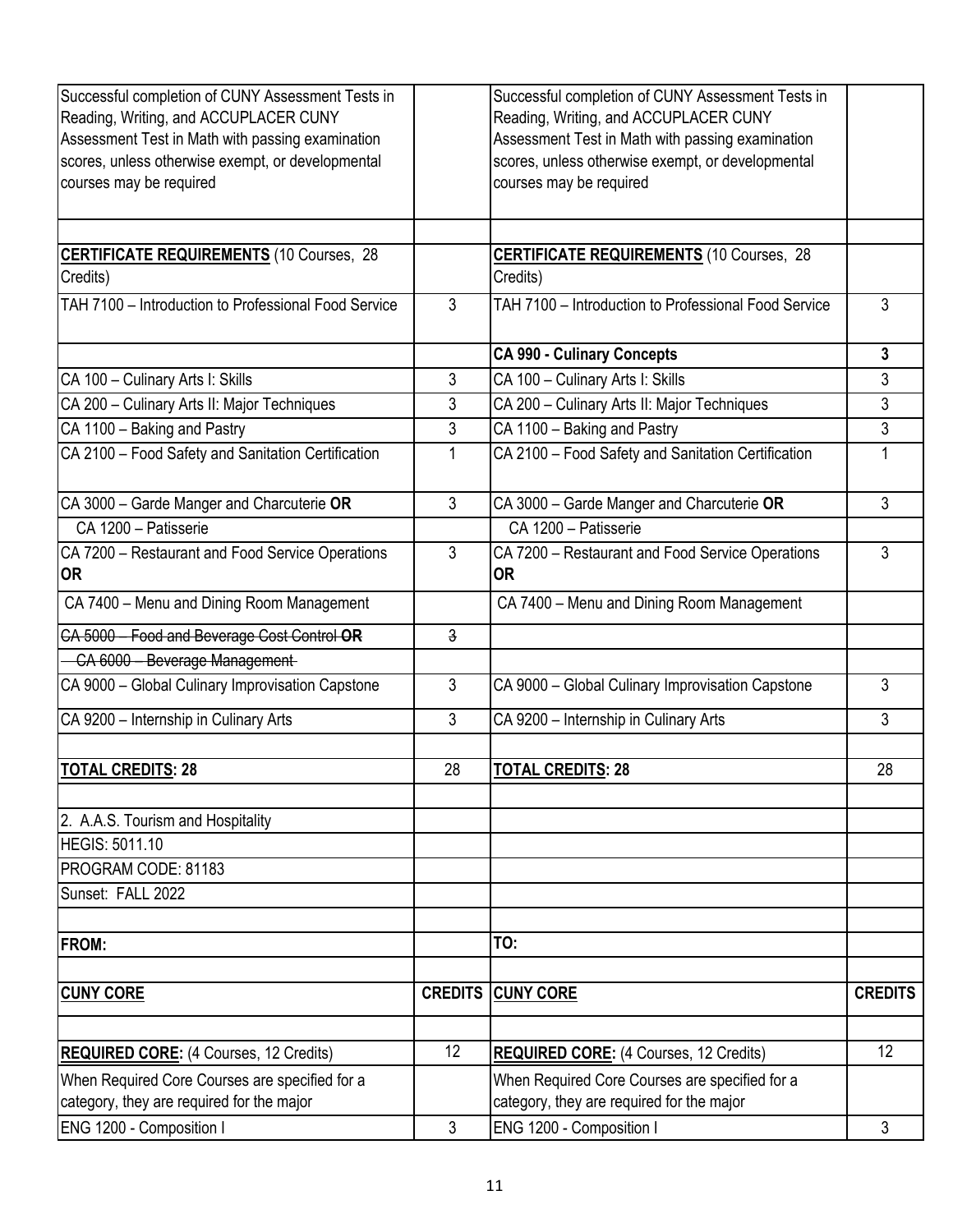| ENG 2400 - Composition II                                                                                                                | 3              | ENG 2400 - Composition II                                                                                                                | 3              |
|------------------------------------------------------------------------------------------------------------------------------------------|----------------|------------------------------------------------------------------------------------------------------------------------------------------|----------------|
| ± Mathematical & Quantitative Reasoning                                                                                                  | 3              | ± Mathematical & Quantitative Reasoning                                                                                                  | 3              |
| ± Life and Physical Sciences                                                                                                             | 3              | ± Life and Physical Sciences                                                                                                             | 3              |
|                                                                                                                                          |                |                                                                                                                                          |                |
| FLEXIBLE CORE: (3 Courses, 9 Credits)                                                                                                    | 9              | FLEXIBLE CORE: (3 Courses, 9 Credits)                                                                                                    | 9              |
| When Flexible Core Courses are specified for a<br>category, they are strongly suggested and/or required<br>for the major                 |                | When Flexible Core Courses are specified for a<br>category, they are strongly suggested and/or required<br>for the major                 |                |
| Select one (1) course from three (3) Groups A to E for<br>a total of nine (9) credits. Each course must be in a<br>different discipline. |                | Select one (1) course from three (3) Groups A to E for<br>a total of nine (9) credits. Each course must be in a<br>different discipline. |                |
| A. World Cultures & Global Issues                                                                                                        |                | A. World Cultures & Global Issues                                                                                                        |                |
| B. U.S. Experience In Its Diversity                                                                                                      |                | B. U.S. Experience In Its Diversity                                                                                                      |                |
| C. Creative Expression                                                                                                                   |                | C. Creative Expression                                                                                                                   |                |
| D. Individual & Society                                                                                                                  |                | D. Individual & Society                                                                                                                  |                |
| $\pm$ E. Scientific World                                                                                                                |                | ± E. Scientific World                                                                                                                    |                |
|                                                                                                                                          |                |                                                                                                                                          |                |
| DEGREE REQUIREMENTS (9 Courses, 27 Credits)                                                                                              |                | <b>DEGREE REQUIREMENTS (9 Courses, 27 Credits)</b>                                                                                       |                |
| TAH 100 - Introduction to Tourism and Hospitality                                                                                        | 3              | TAH 100 - Introduction to Tourism and Hospitality                                                                                        | 3              |
| TAH 500 - Labor Relations and Customer Service                                                                                           | 3              | TAH 500 - Labor Relations and Customer Service                                                                                           | 3              |
| TAH 1800 - Case Studies in Tourism and Hospitality                                                                                       | $\mathbf{3}$   |                                                                                                                                          |                |
|                                                                                                                                          |                | TAH 1200 - Tourism and Hospitality<br>Entrepreneurship                                                                                   |                |
| TAH 1900 - The Business of Tourism and Hospitality                                                                                       | 3              | TAH 1900 - The Business of Tourism and Hospitality                                                                                       | 3              |
| TAH 3000 - Financial Decision Making                                                                                                     | 3              | TAH 3000 - Financial Decision Making                                                                                                     | 3              |
| TAH 9000 - The Virtual Enterprise                                                                                                        | 3              | TAH 9000 - The Virtual Enterprise                                                                                                        | 3              |
| TAH 9250 - Field Experience in Tourism and Hospitality                                                                                   | $\mathfrak{Z}$ | TAH 9250 - Field Experience in Tourism and Hospitality                                                                                   | 3              |
| TAH 2500 - Tourism & Hospitality Marketing                                                                                               | 3              | TAH 2500 - Tourism & Hospitality Marketing                                                                                               | 3              |
| BA 6000 - Introduction to Computer Concepts                                                                                              | 3              | BA 6000 - Introduction to Computer Concepts                                                                                              | $\mathfrak{S}$ |
| <b>CONCENTRATIONS: (4 Courses, 12 Credits)</b>                                                                                           |                | <b>CONCENTRATIONS: (4 Courses, 12 Credits)</b>                                                                                           |                |
| Select one (1) of the following concentrations:                                                                                          |                | Select one (1) of the following concentrations:                                                                                          |                |
|                                                                                                                                          |                |                                                                                                                                          |                |
| Tourism: (4 Courses, 12 Credits)                                                                                                         |                | Tourism: (4 Courses, 12 Credits)                                                                                                         |                |
| TAH 1700 - Tourism Technology                                                                                                            | $\mathfrak{Z}$ | TAH 1700 - Tourism Technology                                                                                                            | 3              |
| Select three (3) courses from the following (9 credits):                                                                                 |                |                                                                                                                                          |                |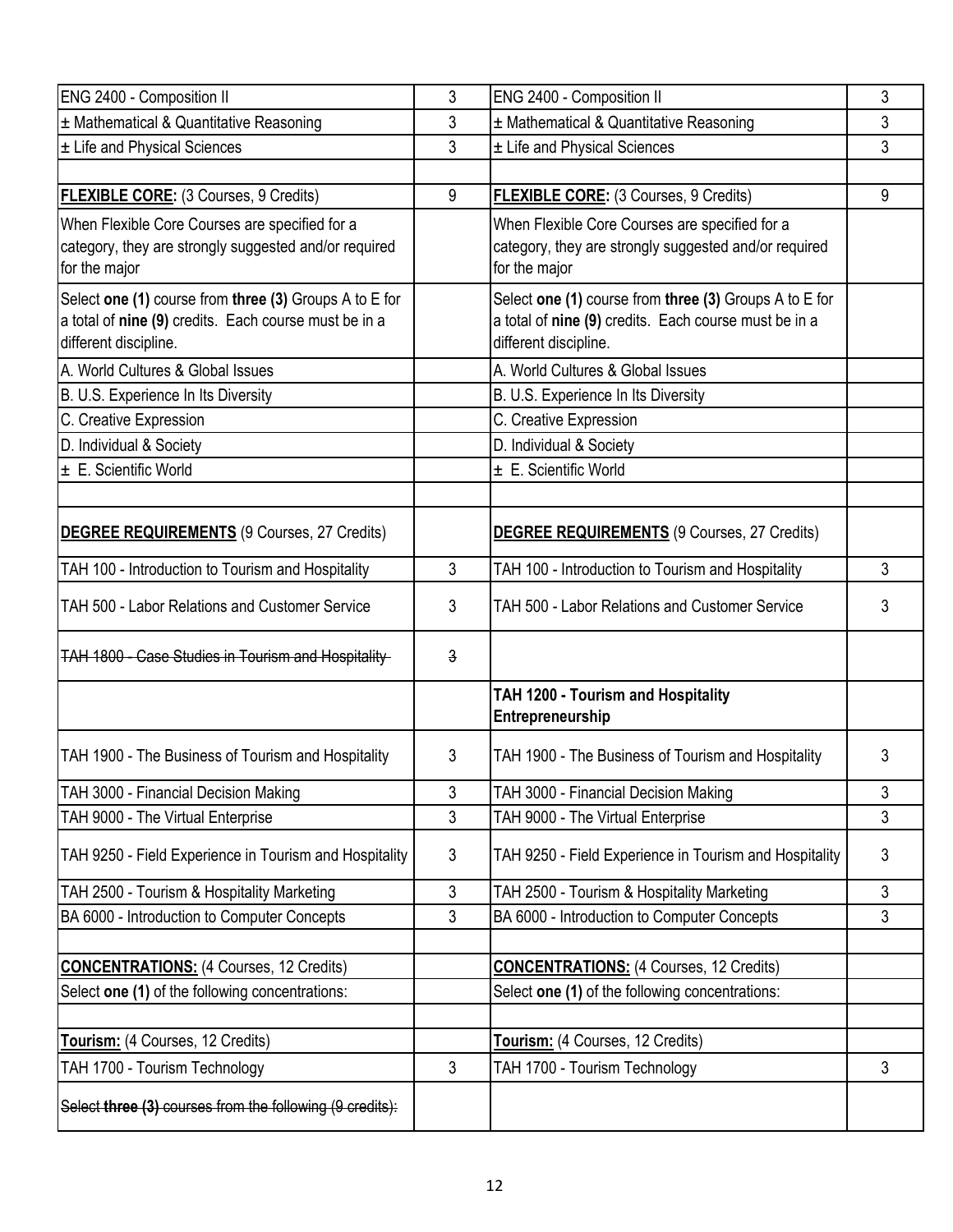| TAH 200 - Destination Geography                                         | 3  | TAH 200 - Destination Geography                                         | 3  |
|-------------------------------------------------------------------------|----|-------------------------------------------------------------------------|----|
| TAH 1500 - Cruises and Specialty Travel Markets                         | 3  | TAH 1500 - Cruises and Specialty Travel Markets                         | 3  |
| TAH 6500 - Airport and Aviation Security and<br>Management              | 3  | TAH 6500 - Airport and Aviation Security and<br>Management              | 3  |
| TAH 6600 - Cruise Line Marketing and Sales-                             | 3  |                                                                         |    |
|                                                                         |    |                                                                         |    |
| Hotel Management: (4 Courses, 12 Credits)                               |    | Hotel Management: (4 Courses, 12 Credits)                               |    |
| TAH 2200 - Front Office Operations                                      | 3  | TAH 2200 - Front Office Operations                                      | 3  |
| TAH 4100 - Meeting and Convention Management                            | 3  | TAH 4100 - Meeting and Convention Management                            | 3  |
| TAH 5200 - Hotel Property Management Systems                            | 3  | TAH 5200 - Hotel Property Management Systems                            | 3  |
| TAH 5500 - Housekeeping Management                                      | 3  | TAH 5500 - Housekeeping Management                                      | 3  |
| <b>Sports Management: (4 Courses, 12 Credits)</b>                       |    |                                                                         |    |
| TAH 700 - Introduction to Sports Management-                            | 3  |                                                                         |    |
| <b>TAH 4600 - Facilities Planning in Sports-</b>                        | 3  |                                                                         |    |
| RPE 1100 - Introduction to Recreation                                   | 3  |                                                                         |    |
| RPE 4000 - Sports and American Society-                                 | 3  |                                                                         |    |
| Food & Beverage Management: (4 Courses, 12<br>Credits)                  |    | Food & Beverage Management: (4 Courses, 12<br>Credits)                  |    |
| CA 990 - Culinary Concepts                                              | 3  | CA 990 - Culinary Concepts                                              | 3  |
| TAH 7100 - Introduction to Professional Food Service                    | 3  | TAH 7100 - Introduction to Professional Food Service                    | 3  |
| CA 5000 - Food and Beverage Cost Control                                | 3  | CA 5000 - Food and Beverage Cost Control                                | 3  |
| CA 6000 - Beverage Management                                           | 3  | CA 6000 - Beverage Management                                           | 3  |
| <b>ELECTIVES:</b> 0 credits sufficient to meet required total<br>of 60. | 0  | <b>ELECTIVES:</b> 0 credits sufficient to meet required total<br>of 60. | 0  |
| <u>TOTAL CREDITS: 60</u>                                                | 60 | <b>TOTAL CREDITS: 60</b>                                                | 60 |
|                                                                         |    |                                                                         |    |
|                                                                         |    |                                                                         |    |
| <b>NEW COURSES</b>                                                      |    |                                                                         |    |
| A. Department of Art                                                    |    |                                                                         |    |
| 1. ART 2300, Asian Art through Religion, Philosophy,<br>and Politics.   |    |                                                                         |    |
| Prerequisite: None                                                      |    |                                                                         |    |
| Corequisite: None                                                       |    |                                                                         |    |
| Pre/Co-requisite: None                                                  |    |                                                                         |    |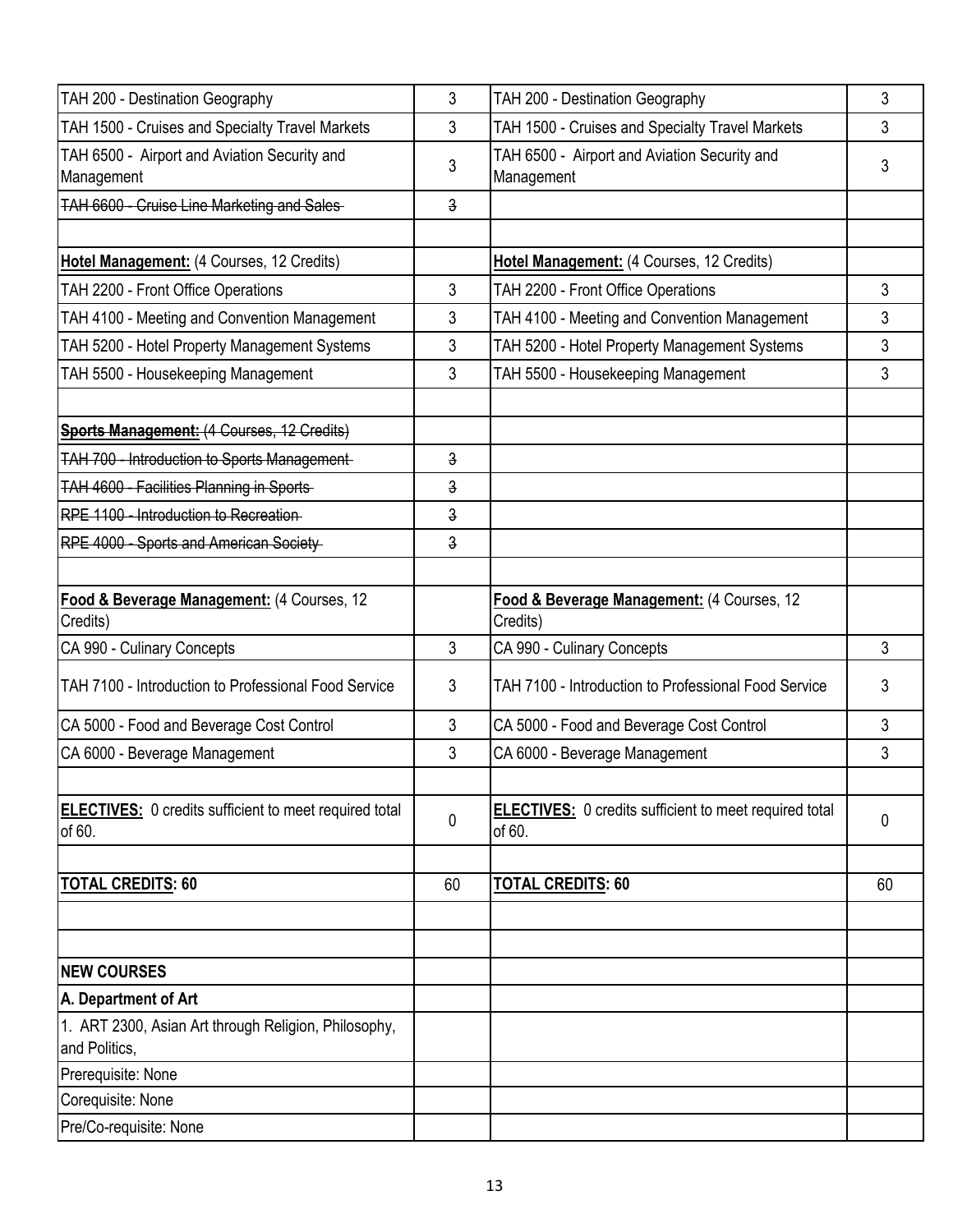| Credits: 3           |  |  |
|----------------------|--|--|
| Equated Credits: N/A |  |  |
| Hours: 3             |  |  |

Course Description: Introduction to the history of Asian art (early India, China, Korea, and Japan) from prehistory to the present. The course will examine a broad range of artifacts including monuments, city planning, architecture, sculpture, painting, calligraphy, ceramics, and prints. How religion, philosophy, and politics uniquely shaped visual culture in Asia is discussed. The course equally emphasizes the cultural transfers, how one culture influences another, and how at the same time a non-indigenous element becomes vernacularized by mixing with the local culture.

| 2. ART 2400, Global Contemporary Art: Diversities and<br>New Expressions |  |  |
|--------------------------------------------------------------------------|--|--|
| Prerequisite: None                                                       |  |  |
| Corequisite: None                                                        |  |  |
| Pre/Co-requisite: None                                                   |  |  |
| Credits: 3                                                               |  |  |
| Equated Credits: N/A                                                     |  |  |
| Hours: 3                                                                 |  |  |

Course Description: Introduction to global contemporary art (the arts in the Americas, Europe, Middle East, Asia, and Africa). Art of the 21st century emerges from a vast variety of materials and means. This interdisciplinary course will examine a broad range of artistic practices including painting, sculpture, photography, video, performance art, animation, architecture, city planning, environmental art, activist art, and art using digital and social media. We will examine how arts from different geopolitical locations were uniquely shaped, responding to contemporary issues and concerns.

| <b>COURSES FOR PATHWAYS APPROVAL</b>                                                                                                   |                                          |  |
|----------------------------------------------------------------------------------------------------------------------------------------|------------------------------------------|--|
| A. Department of Art                                                                                                                   |                                          |  |
| 1. ART 2300, Asian Art through Religion, Philosophy,<br>and Politics, Flexible Core: World Cultures and Global<br>Issues (Group A)     | <b>Included with New Course Proposal</b> |  |
| 2. ART 2400, Global Contemporary Art: Diversities and<br>New Expressions, Flexible Core: World Cultures and<br>Global Issues (Group A) | <b>Included with New Course Proposal</b> |  |
|                                                                                                                                        |                                          |  |
| B. Department of Communications and Performing<br><b>Arts</b>                                                                          |                                          |  |
| 1. THA 5200, Fundamentals of Acting, Flexible Core:<br>Creative Expression (Group C)                                                   |                                          |  |
| <b>C. Department of English</b>                                                                                                        |                                          |  |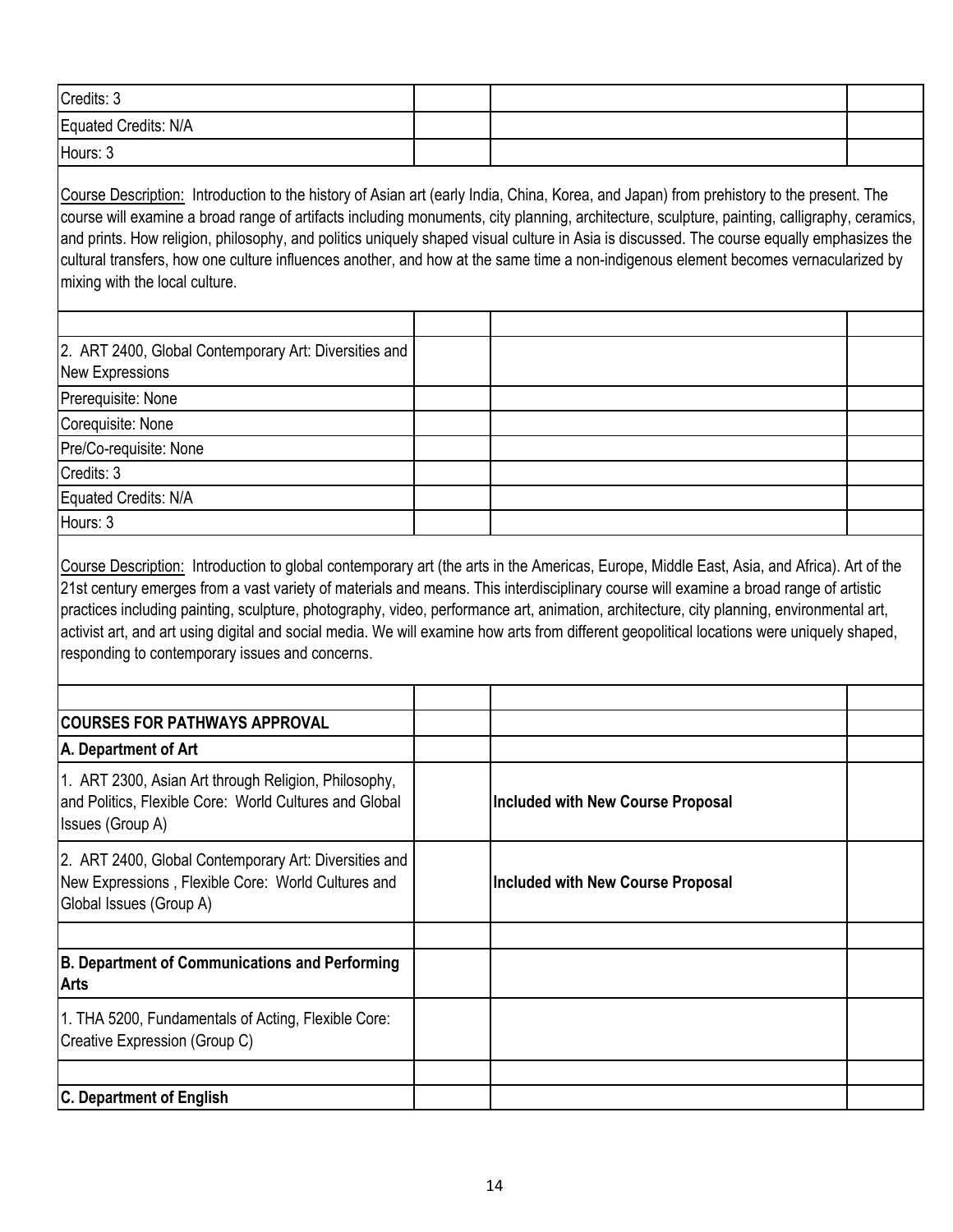| 1. ENG 6300, Shakespeare Survey, Flexible Core:<br>Creative Expression, (Group C)                                                                                                                                                                                     |                                                                                                                                                                                                                                                                                                                                                                 |  |
|-----------------------------------------------------------------------------------------------------------------------------------------------------------------------------------------------------------------------------------------------------------------------|-----------------------------------------------------------------------------------------------------------------------------------------------------------------------------------------------------------------------------------------------------------------------------------------------------------------------------------------------------------------|--|
|                                                                                                                                                                                                                                                                       |                                                                                                                                                                                                                                                                                                                                                                 |  |
| <b>CHANGES IN EXISTING COURSES</b>                                                                                                                                                                                                                                    |                                                                                                                                                                                                                                                                                                                                                                 |  |
| A. Department of Art                                                                                                                                                                                                                                                  |                                                                                                                                                                                                                                                                                                                                                                 |  |
| Change: Course Title and Course Description                                                                                                                                                                                                                           |                                                                                                                                                                                                                                                                                                                                                                 |  |
| 1. ART 3500, Modern Art: From 1880 to 1945                                                                                                                                                                                                                            |                                                                                                                                                                                                                                                                                                                                                                 |  |
|                                                                                                                                                                                                                                                                       |                                                                                                                                                                                                                                                                                                                                                                 |  |
| <b>FROM:</b>                                                                                                                                                                                                                                                          | TO:                                                                                                                                                                                                                                                                                                                                                             |  |
| Modern Art: From 1880 to 1945                                                                                                                                                                                                                                         | <b>Nineteenth-Century Art</b>                                                                                                                                                                                                                                                                                                                                   |  |
|                                                                                                                                                                                                                                                                       |                                                                                                                                                                                                                                                                                                                                                                 |  |
| <b>FROM:</b>                                                                                                                                                                                                                                                          | TO:                                                                                                                                                                                                                                                                                                                                                             |  |
| An introduction to the development of modern art,<br>beginning in late nineteenth-century France. The course<br>traces the emergence of various art movements, the<br>rise of the historical avant-garde in Europe, and the<br>development of abstract art.           | An introduction to the development of modern art,<br>beginning in early nineteenth-century France. The<br>course traces the emergence of various art movements,<br>the rise of the historical avant-garde in Europe and the<br>United States and the development of abstract art to<br>1900                                                                     |  |
|                                                                                                                                                                                                                                                                       |                                                                                                                                                                                                                                                                                                                                                                 |  |
| 2. ART 3600, Modern Art: From 1945 to Present                                                                                                                                                                                                                         |                                                                                                                                                                                                                                                                                                                                                                 |  |
| <b>FROM:</b>                                                                                                                                                                                                                                                          | TO:                                                                                                                                                                                                                                                                                                                                                             |  |
| Modern Art: From 1945 to Present                                                                                                                                                                                                                                      | <b>Twentieth-Century Art</b>                                                                                                                                                                                                                                                                                                                                    |  |
|                                                                                                                                                                                                                                                                       |                                                                                                                                                                                                                                                                                                                                                                 |  |
| <b>FROM:</b>                                                                                                                                                                                                                                                          | TO:                                                                                                                                                                                                                                                                                                                                                             |  |
| An introduction to movements in painting, sculpture and<br>architecture in the aftermath of World War II. The<br>course begins with the rise of New York as the<br>international center of the art world and continues<br>through recent developments in visual arts. | An introduction to movements in painting, sculpture and<br>architecture in the twentieth-century. The course<br>begins with the rise of abstraction in Europe before<br>the wars, and follows the course of art movement<br>and styles in the aftermath of World War II. The<br>course covers recent developments in visual arts at<br>the turn of the century. |  |
| <b>B. Behavioral Science and Human Services</b>                                                                                                                                                                                                                       |                                                                                                                                                                                                                                                                                                                                                                 |  |
| Change: Credit hours                                                                                                                                                                                                                                                  |                                                                                                                                                                                                                                                                                                                                                                 |  |
| 1. EDC 2100, Social Science in Education                                                                                                                                                                                                                              |                                                                                                                                                                                                                                                                                                                                                                 |  |
|                                                                                                                                                                                                                                                                       |                                                                                                                                                                                                                                                                                                                                                                 |  |
| <b>FROM:</b>                                                                                                                                                                                                                                                          | TO:                                                                                                                                                                                                                                                                                                                                                             |  |
| 3 credits, 3 hours                                                                                                                                                                                                                                                    | 3 credits, 4 hours (2 hrs. lecture, 2 hrs. field)                                                                                                                                                                                                                                                                                                               |  |
|                                                                                                                                                                                                                                                                       |                                                                                                                                                                                                                                                                                                                                                                 |  |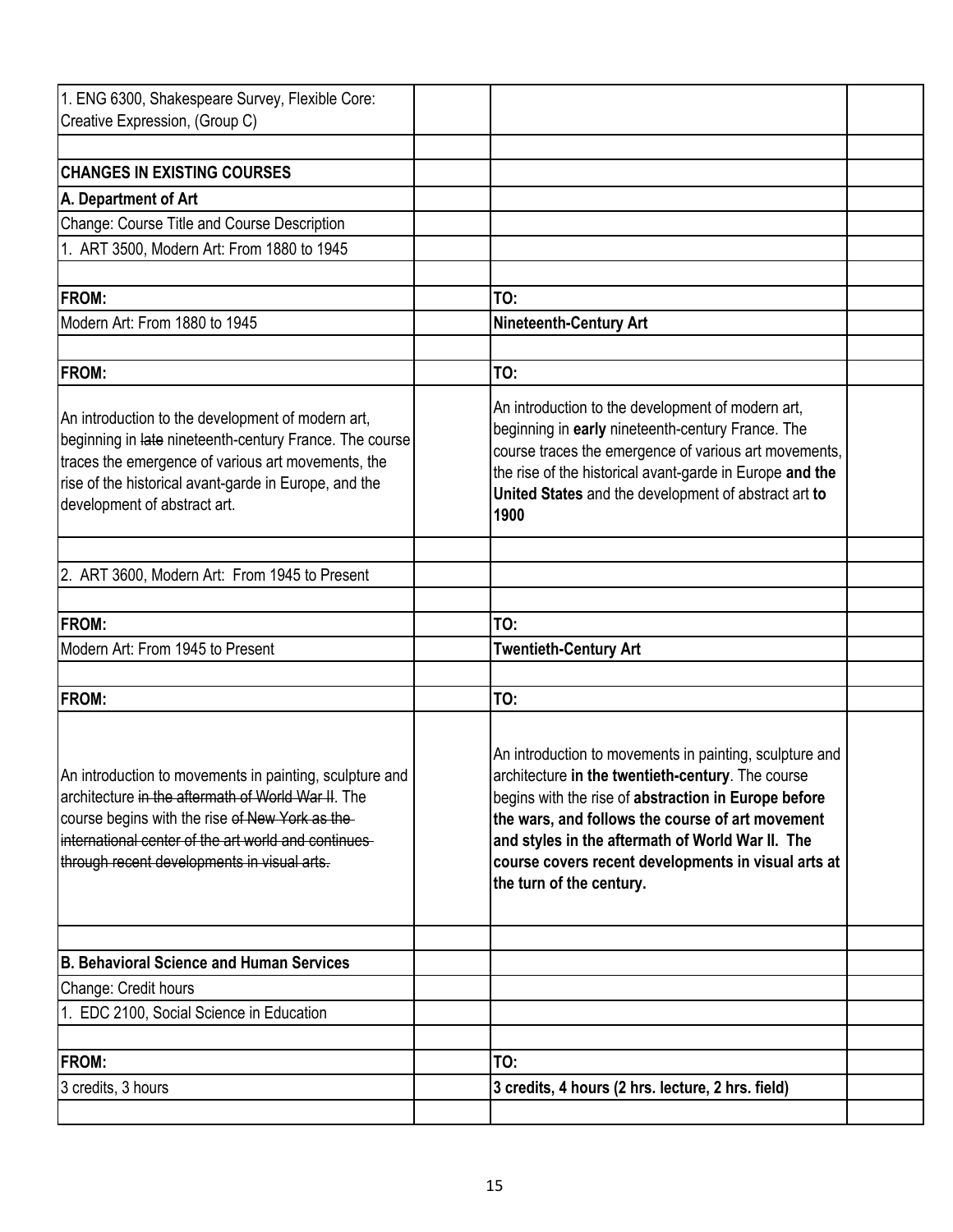| Change: Prerequisite and Pre-/Co-requisite                                                                                                                                                    |                                                                                                                                                                   |  |
|-----------------------------------------------------------------------------------------------------------------------------------------------------------------------------------------------|-------------------------------------------------------------------------------------------------------------------------------------------------------------------|--|
| 2. EDC 3000, Seminar and Practicum in Early<br><b>Childhood Education Curriculum</b>                                                                                                          |                                                                                                                                                                   |  |
| FROM:                                                                                                                                                                                         | TO:                                                                                                                                                               |  |
| Prerequisite: EDC 200 or EDC 2000                                                                                                                                                             | Prerequisite: EDC 200                                                                                                                                             |  |
| Pre-/Co-requisite: EDC 2100 (If a Prerequisite, with a<br>minimum grade of "C")                                                                                                               | Pre-/Co-requisite: NONE                                                                                                                                           |  |
| Change: Prerequisite                                                                                                                                                                          |                                                                                                                                                                   |  |
| 3. EDC 9105, Supervised Instructional Experience in<br>Education I                                                                                                                            |                                                                                                                                                                   |  |
| <b>FROM:</b>                                                                                                                                                                                  | TO:                                                                                                                                                               |  |
| Prerequisite: EDC 2100-and EDC 3000 or EDC 3200,<br>with a grade of "C" and Passed, exempt, or completed<br>developmental course work for the CUNY Assessment<br>Tests in Reading and Writing | Prerequisite: EDC 2100 with a grade of "C" and Passed,<br>exempt, or completed developmental course work for<br>the CUNY Assessment Tests in Reading and Writing. |  |
| 4. MH 9801, Supervised Instructional Experience in<br><b>Mental Health I</b>                                                                                                                  |                                                                                                                                                                   |  |
| <b>FROM:</b>                                                                                                                                                                                  | TO:                                                                                                                                                               |  |
| Prerequisite: MH 1100, MH 3500 and either MH 3100<br>or MH 3400 or Department permission required                                                                                             | Prerequisite: MH 1100, MH 3500 and either MH 3100<br>or MH 3400 or MH 3700 or Department permission<br>required                                                   |  |
| 5. MH9802, Supervised Instructional Experience in<br><b>Mental Health II</b>                                                                                                                  |                                                                                                                                                                   |  |
| FROM:                                                                                                                                                                                         | TO:                                                                                                                                                               |  |
| Prerequisite: MH 1100, MH 3500 and either MH 3100<br>or MH 3400 or Department permission required                                                                                             | Prerequisite: MH 9801, MH 3000 and either MH 3100 or<br>MH 3400 or MH 3800 or Department permission<br>required                                                   |  |
| Change: Prerequisite and Course Description                                                                                                                                                   |                                                                                                                                                                   |  |
| 6. PSY 2400, Psychological Disorders in Young<br>Children                                                                                                                                     |                                                                                                                                                                   |  |
| FROM:                                                                                                                                                                                         | TO:                                                                                                                                                               |  |
|                                                                                                                                                                                               |                                                                                                                                                                   |  |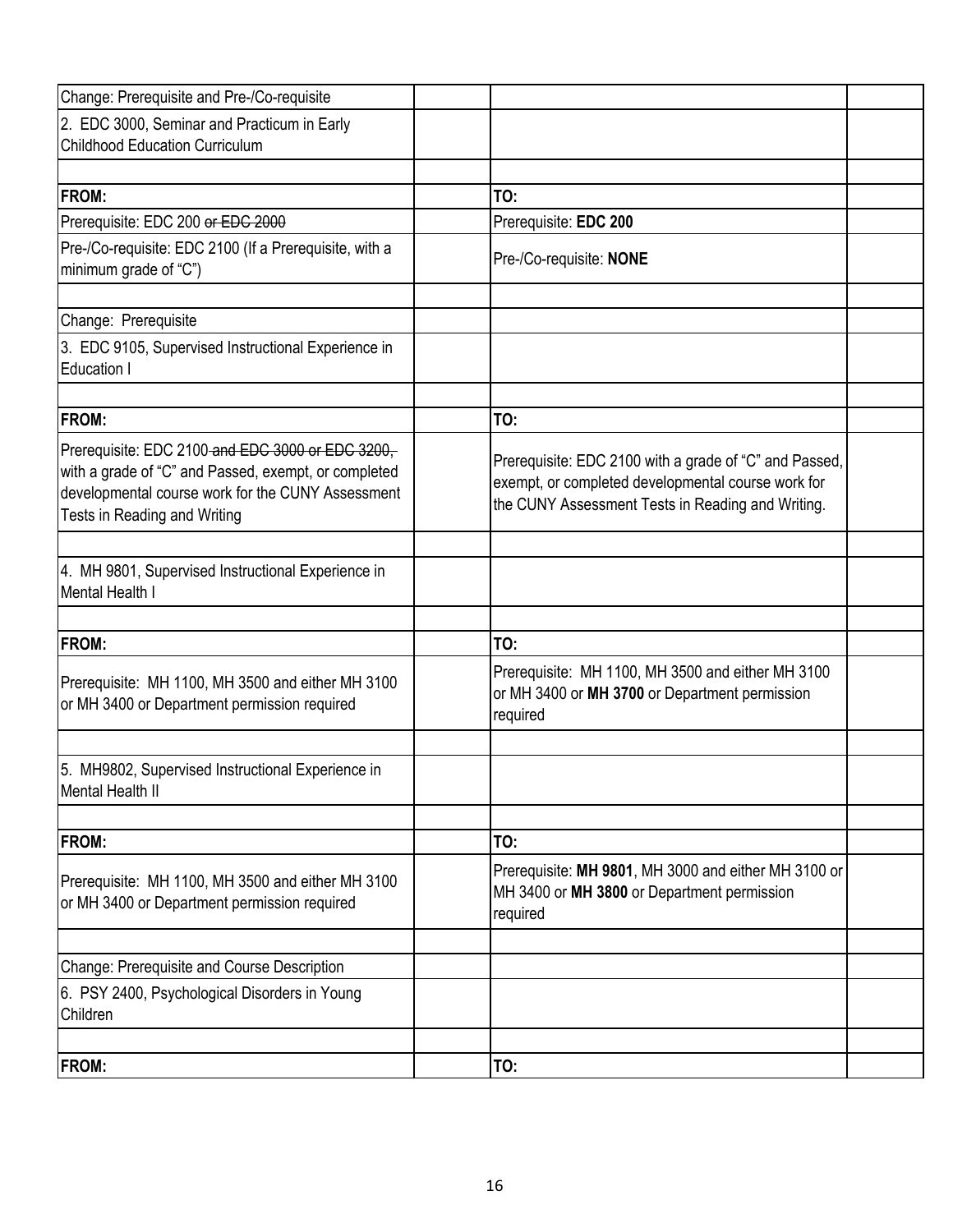| Psychological disorders in young children and the<br>practices required to deal with them in educational<br>settings. The problems and needs of children with<br>behavioral, emotional, intellectual, developmental and<br>sensory disabilities are studied. The causes, diagnostic,<br>therapeutic and educational interventions with teaching<br>methods are reviewed for each category based upon<br>principles learned in introductory and developmental-<br>psychology courses. | Psychological disorders in young children and the<br>practices required to deal with them in educational<br>settings. The problems and needs of children with<br>behavioral, emotional, intellectual, developmental and<br>sensory disabilities are studied. The causes, diagnostic,<br>therapeutic and educational interventions with teaching<br>methods are reviewed for each category based upon<br>principles learned in introductory psychology. |  |
|--------------------------------------------------------------------------------------------------------------------------------------------------------------------------------------------------------------------------------------------------------------------------------------------------------------------------------------------------------------------------------------------------------------------------------------------------------------------------------------|--------------------------------------------------------------------------------------------------------------------------------------------------------------------------------------------------------------------------------------------------------------------------------------------------------------------------------------------------------------------------------------------------------------------------------------------------------|--|
| <b>FROM:</b>                                                                                                                                                                                                                                                                                                                                                                                                                                                                         | TO:                                                                                                                                                                                                                                                                                                                                                                                                                                                    |  |
|                                                                                                                                                                                                                                                                                                                                                                                                                                                                                      |                                                                                                                                                                                                                                                                                                                                                                                                                                                        |  |
| Prerequisite: PSY 3000 or PSY 3200                                                                                                                                                                                                                                                                                                                                                                                                                                                   | Prerequisite: PSY 1100                                                                                                                                                                                                                                                                                                                                                                                                                                 |  |
| <b>C. Department of Business</b>                                                                                                                                                                                                                                                                                                                                                                                                                                                     |                                                                                                                                                                                                                                                                                                                                                                                                                                                        |  |
| Change in Prerequisite and Pre-/Co-requisite                                                                                                                                                                                                                                                                                                                                                                                                                                         |                                                                                                                                                                                                                                                                                                                                                                                                                                                        |  |
| 1. FD 1200, Fashion Sketching II                                                                                                                                                                                                                                                                                                                                                                                                                                                     |                                                                                                                                                                                                                                                                                                                                                                                                                                                        |  |
|                                                                                                                                                                                                                                                                                                                                                                                                                                                                                      |                                                                                                                                                                                                                                                                                                                                                                                                                                                        |  |
| <b>IFROM:</b>                                                                                                                                                                                                                                                                                                                                                                                                                                                                        | TO:                                                                                                                                                                                                                                                                                                                                                                                                                                                    |  |
| Only open to Fashion Design Majors and Business of<br><b>Fashion Majors</b>                                                                                                                                                                                                                                                                                                                                                                                                          | Only open to Fashion Design Majors and Business of<br><b>Fashion Majors</b>                                                                                                                                                                                                                                                                                                                                                                            |  |
| Prerequisite: FD 1100                                                                                                                                                                                                                                                                                                                                                                                                                                                                | Prerequisite: FD 1100 and BF 3500                                                                                                                                                                                                                                                                                                                                                                                                                      |  |
|                                                                                                                                                                                                                                                                                                                                                                                                                                                                                      | Pre-Co-requisite: FD 1300                                                                                                                                                                                                                                                                                                                                                                                                                              |  |
|                                                                                                                                                                                                                                                                                                                                                                                                                                                                                      |                                                                                                                                                                                                                                                                                                                                                                                                                                                        |  |
| Change in Prerequisite                                                                                                                                                                                                                                                                                                                                                                                                                                                               |                                                                                                                                                                                                                                                                                                                                                                                                                                                        |  |
| 2. FD 1300, Computerized Fashion Design                                                                                                                                                                                                                                                                                                                                                                                                                                              |                                                                                                                                                                                                                                                                                                                                                                                                                                                        |  |
|                                                                                                                                                                                                                                                                                                                                                                                                                                                                                      |                                                                                                                                                                                                                                                                                                                                                                                                                                                        |  |
| <b>FROM:</b>                                                                                                                                                                                                                                                                                                                                                                                                                                                                         | TO:                                                                                                                                                                                                                                                                                                                                                                                                                                                    |  |
| Only open to Fashion Design Majors and Business of<br><b>Fashion Majors</b>                                                                                                                                                                                                                                                                                                                                                                                                          | Only open to Fashion Design Majors and Business of<br><b>Fashion Majors</b>                                                                                                                                                                                                                                                                                                                                                                            |  |
| Prerequisite for Fashion Design Majors: FD 1100, FD<br>4200-and BA 6000                                                                                                                                                                                                                                                                                                                                                                                                              | Prerequisite for Fashion Design Majors: FD 1100 and<br><b>BA 6000</b>                                                                                                                                                                                                                                                                                                                                                                                  |  |
| Prerequisite: for Business of Fashion Majors: BA 6000                                                                                                                                                                                                                                                                                                                                                                                                                                | Prerequisite: for Business of Fashion Majors: BA 6000                                                                                                                                                                                                                                                                                                                                                                                                  |  |
|                                                                                                                                                                                                                                                                                                                                                                                                                                                                                      |                                                                                                                                                                                                                                                                                                                                                                                                                                                        |  |
| Change in Pre-/Co-requisite                                                                                                                                                                                                                                                                                                                                                                                                                                                          |                                                                                                                                                                                                                                                                                                                                                                                                                                                        |  |
| 3. FD 2200, Fashion Design II                                                                                                                                                                                                                                                                                                                                                                                                                                                        |                                                                                                                                                                                                                                                                                                                                                                                                                                                        |  |
|                                                                                                                                                                                                                                                                                                                                                                                                                                                                                      |                                                                                                                                                                                                                                                                                                                                                                                                                                                        |  |
| <b>FROM:</b>                                                                                                                                                                                                                                                                                                                                                                                                                                                                         | TO:                                                                                                                                                                                                                                                                                                                                                                                                                                                    |  |
| Pre-/Co-requisites: FM 3500 or BF 3500 and FD 2100                                                                                                                                                                                                                                                                                                                                                                                                                                   | Prerequisites: FM 3500 or BF 3500 and FD 2100                                                                                                                                                                                                                                                                                                                                                                                                          |  |
|                                                                                                                                                                                                                                                                                                                                                                                                                                                                                      | <b>Pre-/Co-requisites: NONE</b>                                                                                                                                                                                                                                                                                                                                                                                                                        |  |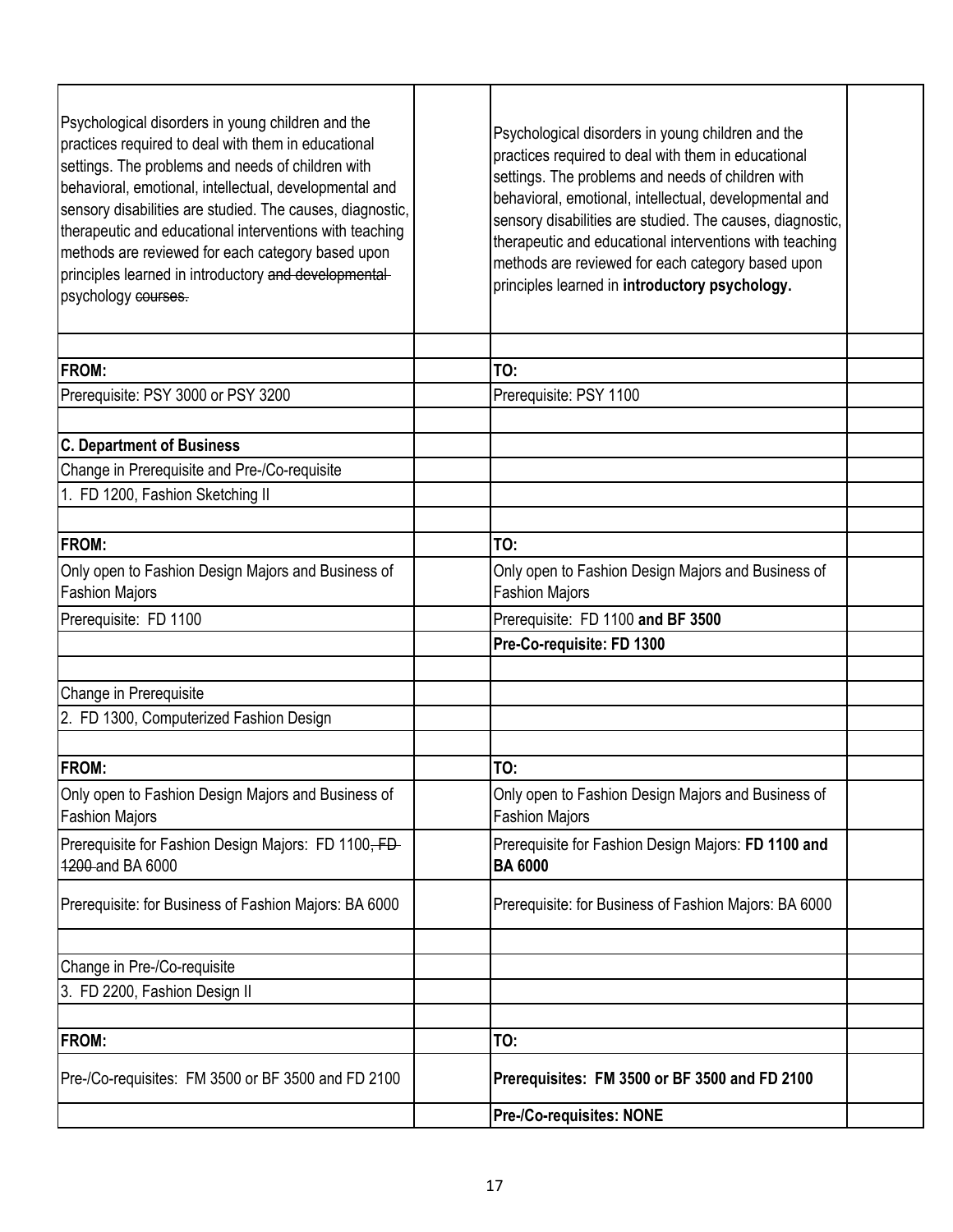| 4. FD 2500, Advanced CAD for Fashion Design                                                                                                                                                                                                                                                                                                                                                                                                                                                                                                   |                                                                                                                                                                                                                                                                                                                                                                                                                                                                                                                                                |  |
|-----------------------------------------------------------------------------------------------------------------------------------------------------------------------------------------------------------------------------------------------------------------------------------------------------------------------------------------------------------------------------------------------------------------------------------------------------------------------------------------------------------------------------------------------|------------------------------------------------------------------------------------------------------------------------------------------------------------------------------------------------------------------------------------------------------------------------------------------------------------------------------------------------------------------------------------------------------------------------------------------------------------------------------------------------------------------------------------------------|--|
|                                                                                                                                                                                                                                                                                                                                                                                                                                                                                                                                               |                                                                                                                                                                                                                                                                                                                                                                                                                                                                                                                                                |  |
| <b>IFROM:</b>                                                                                                                                                                                                                                                                                                                                                                                                                                                                                                                                 | TO:                                                                                                                                                                                                                                                                                                                                                                                                                                                                                                                                            |  |
| Prerequisites: BA 6000, FD 2100, and FD 1300                                                                                                                                                                                                                                                                                                                                                                                                                                                                                                  | Prerequisites: BA 6000, FD 2100, and FD 1300                                                                                                                                                                                                                                                                                                                                                                                                                                                                                                   |  |
| Pre-Co-/requisites: FD 2200                                                                                                                                                                                                                                                                                                                                                                                                                                                                                                                   | Pre-Co-/requisites: FD 2200 and FD 2000                                                                                                                                                                                                                                                                                                                                                                                                                                                                                                        |  |
|                                                                                                                                                                                                                                                                                                                                                                                                                                                                                                                                               |                                                                                                                                                                                                                                                                                                                                                                                                                                                                                                                                                |  |
|                                                                                                                                                                                                                                                                                                                                                                                                                                                                                                                                               |                                                                                                                                                                                                                                                                                                                                                                                                                                                                                                                                                |  |
| D. Department of Communications and Performing<br><b>Arts</b>                                                                                                                                                                                                                                                                                                                                                                                                                                                                                 |                                                                                                                                                                                                                                                                                                                                                                                                                                                                                                                                                |  |
| Change: Course Description                                                                                                                                                                                                                                                                                                                                                                                                                                                                                                                    |                                                                                                                                                                                                                                                                                                                                                                                                                                                                                                                                                |  |
| 1. THA 5200, Acting I: Fundamentals of Acting                                                                                                                                                                                                                                                                                                                                                                                                                                                                                                 |                                                                                                                                                                                                                                                                                                                                                                                                                                                                                                                                                |  |
|                                                                                                                                                                                                                                                                                                                                                                                                                                                                                                                                               |                                                                                                                                                                                                                                                                                                                                                                                                                                                                                                                                                |  |
| <b>FROM:</b>                                                                                                                                                                                                                                                                                                                                                                                                                                                                                                                                  | TO:                                                                                                                                                                                                                                                                                                                                                                                                                                                                                                                                            |  |
| This class introduces students to the fundamental<br>concepts of basic acting technique including actions,<br>beat analysis, vocal technique, emotional memory and<br>physical awareness. Students will explore these<br>concepts, as well as other theories and details<br>associated with the Stanislavski acting system through<br>lecture, readings, writing assignments and class<br>discussion, as well as explore the actor's creative<br>process through acting exercises and the rehearsal and<br>presentation of scripted material. | This survey course serves as an introduction to the<br>theories, techniques, histories and applications of<br>modern acting. Students will study fundamental<br>concepts associated with Stanislavski acting theory<br>including action/objective, beat analysis, vocal<br>technique, emotional memory and physical<br>awareness. Students will explore and apply these and<br>other theories through various writing and reading<br>assignments, as well as the interpretation and<br>performance of diverse works of dramatic<br>literature. |  |
| Change: Credit hours                                                                                                                                                                                                                                                                                                                                                                                                                                                                                                                          |                                                                                                                                                                                                                                                                                                                                                                                                                                                                                                                                                |  |
| 2. THA 5500, Introduction to Technical Theatre                                                                                                                                                                                                                                                                                                                                                                                                                                                                                                |                                                                                                                                                                                                                                                                                                                                                                                                                                                                                                                                                |  |
|                                                                                                                                                                                                                                                                                                                                                                                                                                                                                                                                               |                                                                                                                                                                                                                                                                                                                                                                                                                                                                                                                                                |  |
| <b>FROM:</b>                                                                                                                                                                                                                                                                                                                                                                                                                                                                                                                                  | TO:                                                                                                                                                                                                                                                                                                                                                                                                                                                                                                                                            |  |
| 3 credits, 3 hours                                                                                                                                                                                                                                                                                                                                                                                                                                                                                                                            | 3 credits, 4 hours (2 hours lecture, 2 hours lab)                                                                                                                                                                                                                                                                                                                                                                                                                                                                                              |  |
| <b>E.</b> Department of English                                                                                                                                                                                                                                                                                                                                                                                                                                                                                                               |                                                                                                                                                                                                                                                                                                                                                                                                                                                                                                                                                |  |
| Change: Course Title                                                                                                                                                                                                                                                                                                                                                                                                                                                                                                                          |                                                                                                                                                                                                                                                                                                                                                                                                                                                                                                                                                |  |
| 1. ENG 6300, Shakespeare                                                                                                                                                                                                                                                                                                                                                                                                                                                                                                                      |                                                                                                                                                                                                                                                                                                                                                                                                                                                                                                                                                |  |
|                                                                                                                                                                                                                                                                                                                                                                                                                                                                                                                                               |                                                                                                                                                                                                                                                                                                                                                                                                                                                                                                                                                |  |
| <b>FROM:</b>                                                                                                                                                                                                                                                                                                                                                                                                                                                                                                                                  | TO:                                                                                                                                                                                                                                                                                                                                                                                                                                                                                                                                            |  |
| Shakespeare                                                                                                                                                                                                                                                                                                                                                                                                                                                                                                                                   | Shakespeare Survey                                                                                                                                                                                                                                                                                                                                                                                                                                                                                                                             |  |
|                                                                                                                                                                                                                                                                                                                                                                                                                                                                                                                                               |                                                                                                                                                                                                                                                                                                                                                                                                                                                                                                                                                |  |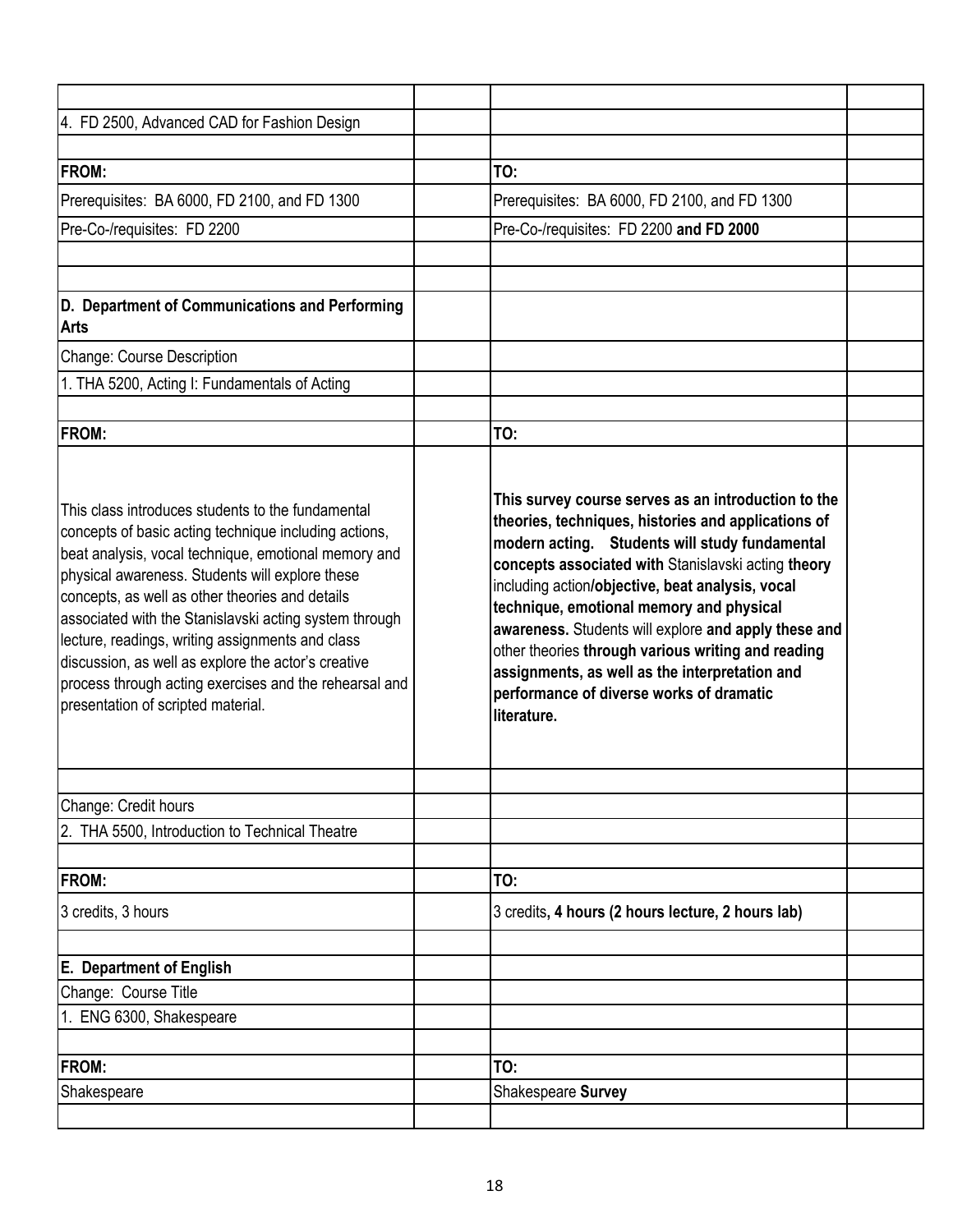| 2. ENG 6600. Literature and Human Behavior                           |                                 |  |
|----------------------------------------------------------------------|---------------------------------|--|
| <b>FROM:</b>                                                         | TO:                             |  |
| Literature and Human Behavior                                        | Literature and Psychology       |  |
| 3. ENG 6700, Women in Literature                                     |                                 |  |
| <b>FROM:</b>                                                         | TO:                             |  |
| Women in Literature                                                  | Women and Literature            |  |
| F. Department of Health, Physical Education and<br><b>Recreation</b> |                                 |  |
| Change: Credits                                                      |                                 |  |
| 1. HE 3400, Survey of Holistic Health Care                           |                                 |  |
| <b>FROM:</b>                                                         | TO:                             |  |
| 2 credits, 2 hours lecture                                           | 3 credits, 3 hours lecture      |  |
| G. Department of History, Philosophy, and Political<br>Science       |                                 |  |
| Change: Course Title and Course Description                          |                                 |  |
| 1. PHI 6900, Environmental Ethics                                    |                                 |  |
| <b>FROM:</b>                                                         | TO:                             |  |
| <b>Environmental Ethics</b>                                          | <b>Environmental Philosophy</b> |  |
| <b>FROM:</b>                                                         | TO:                             |  |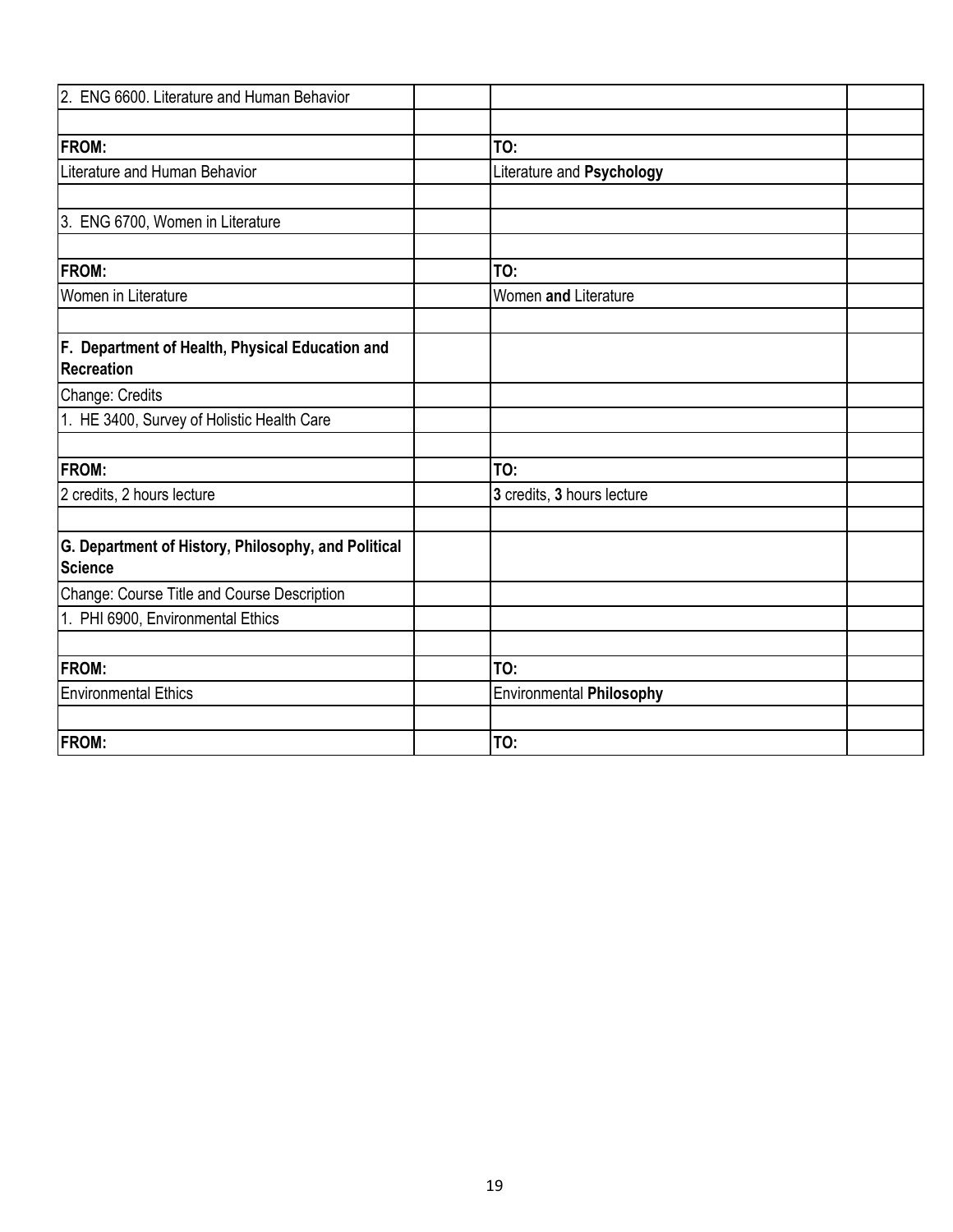| This course examines the ethics of human behavior as<br>it impacts other species and the natural environment.<br>Topics include the earth's energy/resource carry<br>capacity (land use, industrial agriculture, seed patents,<br>soil depletion, deforestation, and population expansion),<br>ecological conservation (biodiversity, global pollution,<br>globalization of disease, endangered species, and<br>genetically modified organisms), and the ethical<br>treatment of animals (factory farming, hunting, circuses,<br>zoos, pets, leather and fur, scientific/medical and<br>cosmetics research on animals). Leading theories of<br>environmental ethics, their moral and conceptual<br>foundations, and their expression in policy and practice<br>will be examined critically. | A selection of the range of ethical and philosophical<br>issues raised by humanity's acceleration of<br>environmental change. Topics include our<br>obligations to living organisms, ecosystems, and<br>future generations, animal rights, and the definition<br>of "nature" and what is "natural."                                                                                                                   |  |
|---------------------------------------------------------------------------------------------------------------------------------------------------------------------------------------------------------------------------------------------------------------------------------------------------------------------------------------------------------------------------------------------------------------------------------------------------------------------------------------------------------------------------------------------------------------------------------------------------------------------------------------------------------------------------------------------------------------------------------------------------------------------------------------------|-----------------------------------------------------------------------------------------------------------------------------------------------------------------------------------------------------------------------------------------------------------------------------------------------------------------------------------------------------------------------------------------------------------------------|--|
|                                                                                                                                                                                                                                                                                                                                                                                                                                                                                                                                                                                                                                                                                                                                                                                             |                                                                                                                                                                                                                                                                                                                                                                                                                       |  |
| 2. POL 5600, City Politics                                                                                                                                                                                                                                                                                                                                                                                                                                                                                                                                                                                                                                                                                                                                                                  |                                                                                                                                                                                                                                                                                                                                                                                                                       |  |
| <b>FROM:</b>                                                                                                                                                                                                                                                                                                                                                                                                                                                                                                                                                                                                                                                                                                                                                                                | TO:                                                                                                                                                                                                                                                                                                                                                                                                                   |  |
| <b>City Politics</b>                                                                                                                                                                                                                                                                                                                                                                                                                                                                                                                                                                                                                                                                                                                                                                        | <b>Urban Politics</b>                                                                                                                                                                                                                                                                                                                                                                                                 |  |
|                                                                                                                                                                                                                                                                                                                                                                                                                                                                                                                                                                                                                                                                                                                                                                                             |                                                                                                                                                                                                                                                                                                                                                                                                                       |  |
| <b>FROM:</b>                                                                                                                                                                                                                                                                                                                                                                                                                                                                                                                                                                                                                                                                                                                                                                                | TO:                                                                                                                                                                                                                                                                                                                                                                                                                   |  |
| An examination of the urban community's political<br>actions and response to government policy. How ethnic,<br>racial, religious and economic groups interact within the<br>political system to meet the needs of their respective<br>communities.                                                                                                                                                                                                                                                                                                                                                                                                                                                                                                                                          | This course explores the economic, historic,<br>political, and social forces that shape urban life. It<br>then examines several contested policy issues -<br>housing, economic development, education and/or<br>welfare. Through readings, films, discussions, and<br>research, students will become familiar with key<br>concepts in urbanism and how intersections of<br>race/class/gender inform urban experience. |  |
|                                                                                                                                                                                                                                                                                                                                                                                                                                                                                                                                                                                                                                                                                                                                                                                             |                                                                                                                                                                                                                                                                                                                                                                                                                       |  |
| H. Department of Mathematics and Computer<br><b>Science</b>                                                                                                                                                                                                                                                                                                                                                                                                                                                                                                                                                                                                                                                                                                                                 |                                                                                                                                                                                                                                                                                                                                                                                                                       |  |
| Change: Course Description                                                                                                                                                                                                                                                                                                                                                                                                                                                                                                                                                                                                                                                                                                                                                                  |                                                                                                                                                                                                                                                                                                                                                                                                                       |  |
| 1. CIS 3100, Introduction to Database                                                                                                                                                                                                                                                                                                                                                                                                                                                                                                                                                                                                                                                                                                                                                       |                                                                                                                                                                                                                                                                                                                                                                                                                       |  |
|                                                                                                                                                                                                                                                                                                                                                                                                                                                                                                                                                                                                                                                                                                                                                                                             |                                                                                                                                                                                                                                                                                                                                                                                                                       |  |
| <b>FROM:</b>                                                                                                                                                                                                                                                                                                                                                                                                                                                                                                                                                                                                                                                                                                                                                                                | TO:                                                                                                                                                                                                                                                                                                                                                                                                                   |  |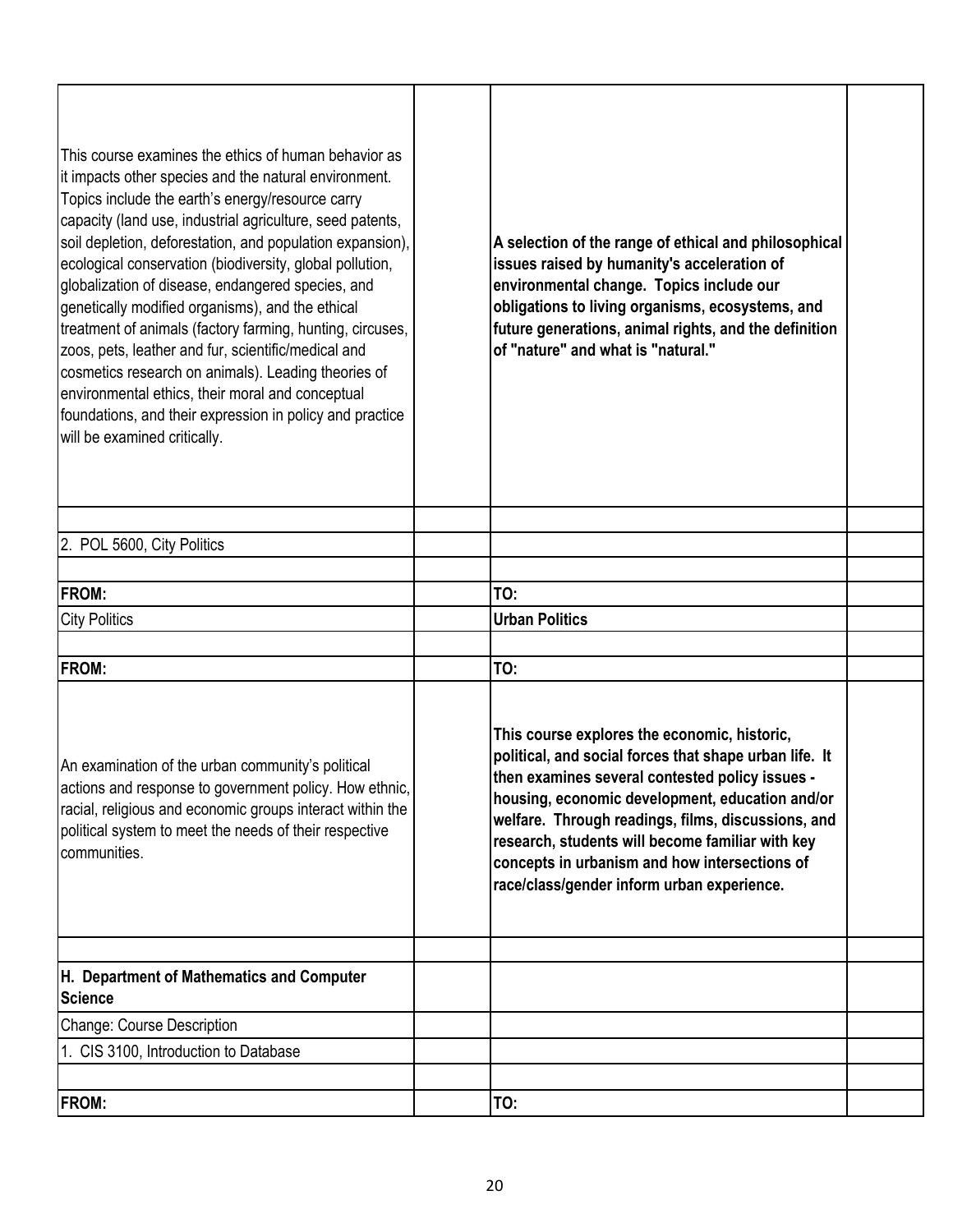| Microcomputer applications used in an information<br>systems environment. Introduction to database<br>management systems, and integrated software systems<br>and packages.                     | This course covers the basics of building relational<br>databases and presenting the data in a user-friendly<br>manner. The concepts of database normalization,<br>data validation and referential integrity issues are<br>stressed. The course utilizes Microsoft Access to<br>cover these concepts but what is taught can easily<br>be ported to large database systems such as Oracle<br>and SQL Server. Data presentation layers using<br>forms and reports are also covered as well as the<br>basics of the SQL query language.                                                        |  |
|------------------------------------------------------------------------------------------------------------------------------------------------------------------------------------------------|---------------------------------------------------------------------------------------------------------------------------------------------------------------------------------------------------------------------------------------------------------------------------------------------------------------------------------------------------------------------------------------------------------------------------------------------------------------------------------------------------------------------------------------------------------------------------------------------|--|
|                                                                                                                                                                                                |                                                                                                                                                                                                                                                                                                                                                                                                                                                                                                                                                                                             |  |
| 2. CIS 3200, Advanced Database Programming                                                                                                                                                     |                                                                                                                                                                                                                                                                                                                                                                                                                                                                                                                                                                                             |  |
|                                                                                                                                                                                                |                                                                                                                                                                                                                                                                                                                                                                                                                                                                                                                                                                                             |  |
| FROM:                                                                                                                                                                                          | TO:                                                                                                                                                                                                                                                                                                                                                                                                                                                                                                                                                                                         |  |
| Concepts and features of a contemporary database<br>language. Emphasis is on fundamentals of good<br>programming style and the use of the language syntax<br>to develop database applications. | Building on concepts covered by the CIS 3100<br>(Introduction to Database) course and using VBA as<br>the underlying programming language, this course<br>focuses on accessing data contained in a typical<br>database system and extracting and manipulating<br>such data through code and the SQL language.<br>Also covered are concepts of looping datasets,<br>decisions using If/Then/Else and case statements.<br>Both DAO and ADO data access methods are<br>utilized and the code snippets needed to manipulate<br>various controls of a typical presentation layer are<br>covered. |  |
| Change: Prerequisite                                                                                                                                                                           |                                                                                                                                                                                                                                                                                                                                                                                                                                                                                                                                                                                             |  |
| 3. CS 1400, Computer Organization and Assembly<br>Language                                                                                                                                     |                                                                                                                                                                                                                                                                                                                                                                                                                                                                                                                                                                                             |  |
| FROM:                                                                                                                                                                                          | TO:                                                                                                                                                                                                                                                                                                                                                                                                                                                                                                                                                                                         |  |
| Prerequisite: CS 13A0                                                                                                                                                                          | Prerequisite: CS 1200 with a grade of "C" or higher                                                                                                                                                                                                                                                                                                                                                                                                                                                                                                                                         |  |
| Change: Corequisite                                                                                                                                                                            |                                                                                                                                                                                                                                                                                                                                                                                                                                                                                                                                                                                             |  |
| 4. MAT M100, Pre-Algebra                                                                                                                                                                       |                                                                                                                                                                                                                                                                                                                                                                                                                                                                                                                                                                                             |  |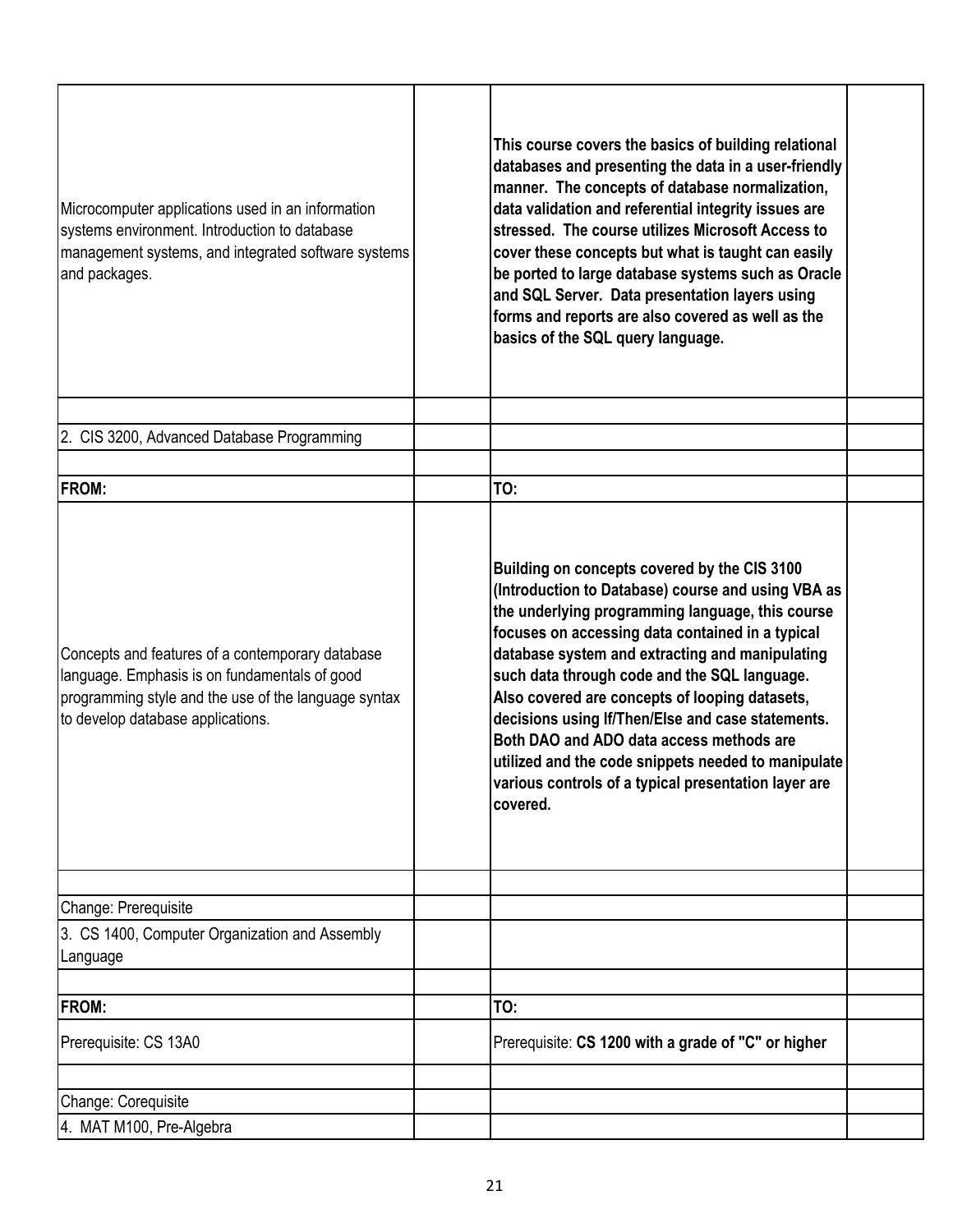| <b>FROM:</b>                                                                                                                                                                                                                            | TO:                                                                                                                                                                                                                                       |  |
|-----------------------------------------------------------------------------------------------------------------------------------------------------------------------------------------------------------------------------------------|-------------------------------------------------------------------------------------------------------------------------------------------------------------------------------------------------------------------------------------------|--|
| Prerequisite: Score of 20 to 39 on the Elementary<br>Algebra portion of the ACCUPLACER CUNY<br>Assessment Test in Math and either a passing score on<br>the CUNY Assessment Test in Reading or<br>demonstration of reading proficiency. | Prerequisite: Score of 20 to 39 on the Elementary<br>Algebra portion of the ACCUPLACER CUNY<br>Assessment Test in Math and either a passing score on<br>the CUNY Assessment Test in Reading or<br>demonstration of reading proficiency or |  |
|                                                                                                                                                                                                                                         | <b>Corequisite: Enrollment in ENG 92A6</b>                                                                                                                                                                                                |  |
| I. Department of Nursing                                                                                                                                                                                                                |                                                                                                                                                                                                                                           |  |
| Change: Pre-/Co-requisite                                                                                                                                                                                                               |                                                                                                                                                                                                                                           |  |
| 1. PSG 101, Neuroscience and Pharmacology in Sleep                                                                                                                                                                                      |                                                                                                                                                                                                                                           |  |
| <b>FROM:</b>                                                                                                                                                                                                                            | TO:                                                                                                                                                                                                                                       |  |
| Pre-/Co-requisite: NONE                                                                                                                                                                                                                 | Pre-/Co-requisite: BIO 1200                                                                                                                                                                                                               |  |
|                                                                                                                                                                                                                                         |                                                                                                                                                                                                                                           |  |
| <b>COURSES WITHDRAWN</b>                                                                                                                                                                                                                |                                                                                                                                                                                                                                           |  |
| <b>Department of Tourism and Hospitality</b>                                                                                                                                                                                            |                                                                                                                                                                                                                                           |  |
| 1. TAH 700, Introduction to Sports Management                                                                                                                                                                                           |                                                                                                                                                                                                                                           |  |
| 2. TAH 6600, Cruise Line Marketing and Sales                                                                                                                                                                                            |                                                                                                                                                                                                                                           |  |
| 3. TAH 4600, Facilities Planning in Sports                                                                                                                                                                                              |                                                                                                                                                                                                                                           |  |
| 4. TAH 9160, Professional Portfolio                                                                                                                                                                                                     |                                                                                                                                                                                                                                           |  |
|                                                                                                                                                                                                                                         |                                                                                                                                                                                                                                           |  |
| <b>INFORMATIONAL GUIDELINES FOR THE</b><br><b>COMMITTEE</b>                                                                                                                                                                             |                                                                                                                                                                                                                                           |  |
| 1. CUNY has returned the following items:                                                                                                                                                                                               |                                                                                                                                                                                                                                           |  |
| <b>Changes to Degree Program:</b>                                                                                                                                                                                                       |                                                                                                                                                                                                                                           |  |
| 1. A.S. Computer Science                                                                                                                                                                                                                |                                                                                                                                                                                                                                           |  |
| 2. A.S. Mathematics                                                                                                                                                                                                                     |                                                                                                                                                                                                                                           |  |
| 3. A.S. Chemistry                                                                                                                                                                                                                       |                                                                                                                                                                                                                                           |  |
| 4. A.S. Engineering Science                                                                                                                                                                                                             |                                                                                                                                                                                                                                           |  |
| 5. A.S. Earth and Planetary Sciences                                                                                                                                                                                                    |                                                                                                                                                                                                                                           |  |
| 6. A.S. Physics                                                                                                                                                                                                                         |                                                                                                                                                                                                                                           |  |
| 7. A.S. Science for Forensics                                                                                                                                                                                                           |                                                                                                                                                                                                                                           |  |
|                                                                                                                                                                                                                                         |                                                                                                                                                                                                                                           |  |
| <b>Changes to Courses:</b>                                                                                                                                                                                                              |                                                                                                                                                                                                                                           |  |